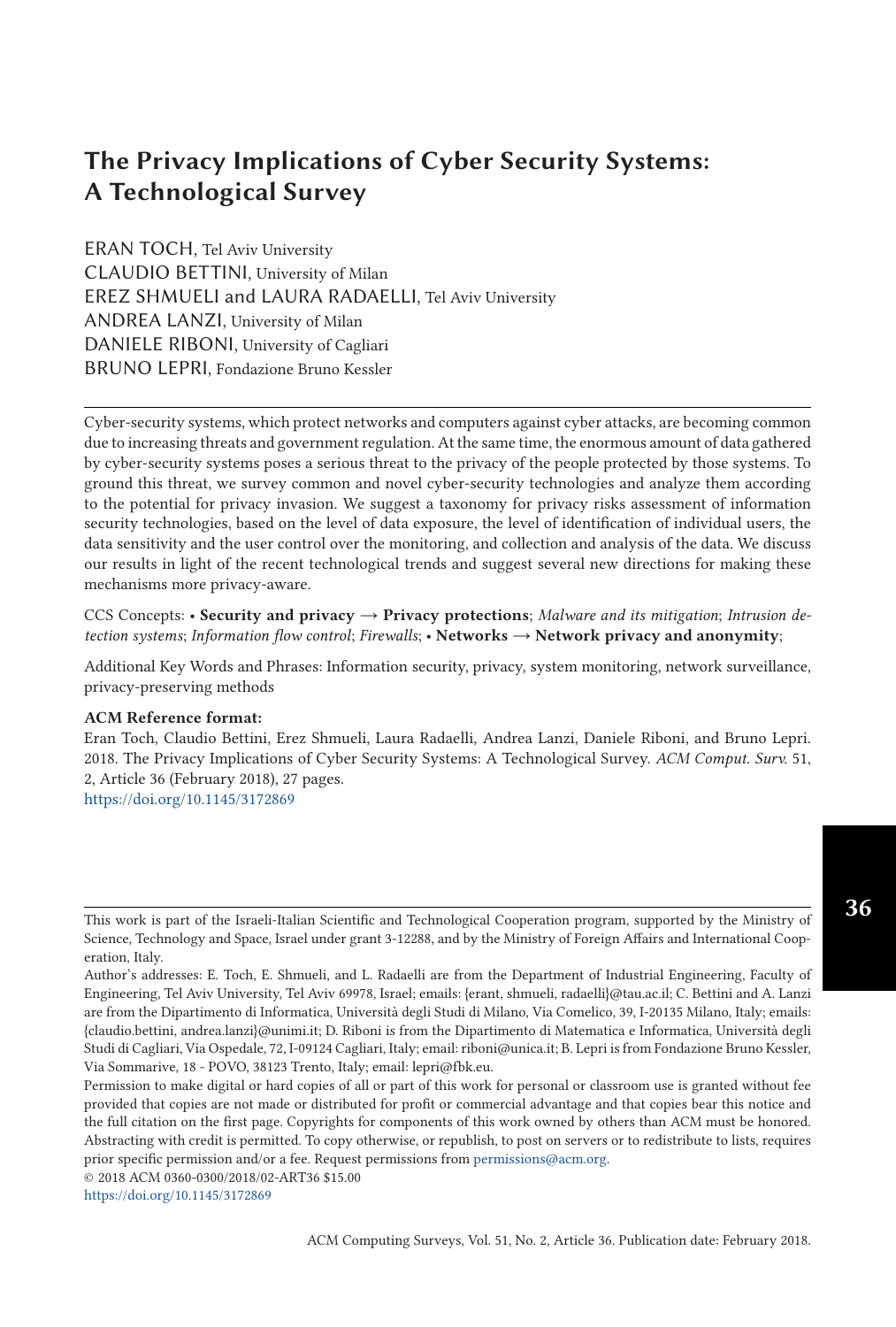#### **1 INTRODUCTION**

In recent years, governments and corporations have increasingly relied on cyber-security systems to protect against increasing threats on networks, devices, and organizational and personal information. These systems prevent adversaries from breaking into networks and devices, from sabotaging digital activity, and from accessing private information. At the same time, by monitoring networks and computing devices, cyber-security systems ultimately affect individuals' privacy. Systems in domains such as intrusion detection, malware detection, data leakage prevention, and phishing identification regularly monitor network traffic, device use, and personal communications. In many cases, the monitoring system can trace the identities of users and access sensitive information. For instance, many enterprise cyber-security systems monitor IP addresses that can be easily traced back to a particular individual. Moreover, the user's device identification on mobile devices is often accessed by cyber-security applications. Therefore, while cyber-security mechanisms protect individuals from attacks from hackers and other third-party adversaries, they also create new vulnerabilities for privacy violation from the entity that runs the cyber-security system. These vulnerabilities can be realized if the security systems themselves are compromised,<sup>1</sup> if insiders make use of this information, or if the personal data are used contrary to the expectations of end users.<sup>2</sup>

The increasing threat of computer attacks and the intrusiveness of cyber-security mechanisms present policymakers and technology developers with the difficult challenge of balancing security risks against privacy and civil liberties concerns (Tene [2014;](#page-25-0) Landau [2014\)](#page-23-0). The fact that many national cyber-security policies require the sharing of the detailed information of attack logs and other types of information necessitates an urgent understanding of the privacy risks related to cyber-security (Sales [2013;](#page-25-0) Nolan [2015\)](#page-24-0). Privacy concerns are among the reasons why employees switch to their personal devices (e.g., smartphones and portable computers) to perform workrelated activities (Pfleeger et al. [2014\)](#page-24-0) and home-users turn away from some anti-virus applications (Warkentin and Willison [2009\)](#page-26-0). Therefore, understanding and solving privacy threats is crucial, as those threats can reduce the acceptance and usage of cyber-security systems by organizations and individuals, leading to increased number of threats for everybody.

Making sense of the state of privacy in the world of cyber-security systems requires bridging the gap between the cyber-security literature and the privacy literature. Several articles survey cyber-security threats and solutions in diverse areas such as distributed systems (Uzunov et al. [2012;](#page-26-0) Uzunov and Fernandez [2014\)](#page-25-0), cloud computing (Fernandes et al. [2014;](#page-22-0) Modi et al. [2013a,](#page-24-0) [2013b\)](#page-24-0), wireless networks (Butun et al. [2014\)](#page-21-0), smart grids (Liu et al. [2012;](#page-23-0) Yan et al. [2012\)](#page-26-0), Internet of Things (IoT) (Weber [2010\)](#page-26-0), mobile computing (La Polla et al. [2013\)](#page-23-0), collaborative intrusion detection (Zhou et al. [2010a;](#page-26-0) Vasilomanolakis et al. [2015a\)](#page-26-0), and, more generally, in any type of computing area (Jang-Jaccard and Nepal [2014;](#page-22-0) Uzunov et al. [2015\)](#page-25-0). There are also several existing surveys on privacy risks in various domains, such as smartphones in the workplace (Miller et al. [2012\)](#page-24-0), RFID chips (Weis et al. [2004\)](#page-26-0), health applications (de los Angeles Cosio Leon et al. [2009\)](#page-22-0), cloud computing (Zhou et al. [2010b\)](#page-26-0), personalization systems (Toch et al. [2012\)](#page-25-0), the Internet of Things (Ziegeldorf et al. [2014\)](#page-26-0), and pervasive systems (Bettini and Riboni [2015\)](#page-21-0). However, to the best of our knowledge, there is no systematic analysis of the privacy properties of cyber-security technologies. This type of wide-ranging analysis is necessary to guide future research toward privacy-preserving cyber-security technologies and to assess the privacy risks of existing technologies. In addition to

<sup>&</sup>lt;sup>1</sup>The data breaches of encryption companies such as RSA (Labs [2011\)](#page-23-0) and DocuSign (Krebs [2017\)](#page-23-0) exemplify this risk.

 $2$ See, for example, the recent court order (Authority [2016\)](#page-21-0) of the Italian data protection authority against an Italian university that was continuously collecting data associated with MAC addresses, claiming they were required for security purposes (among other purposes).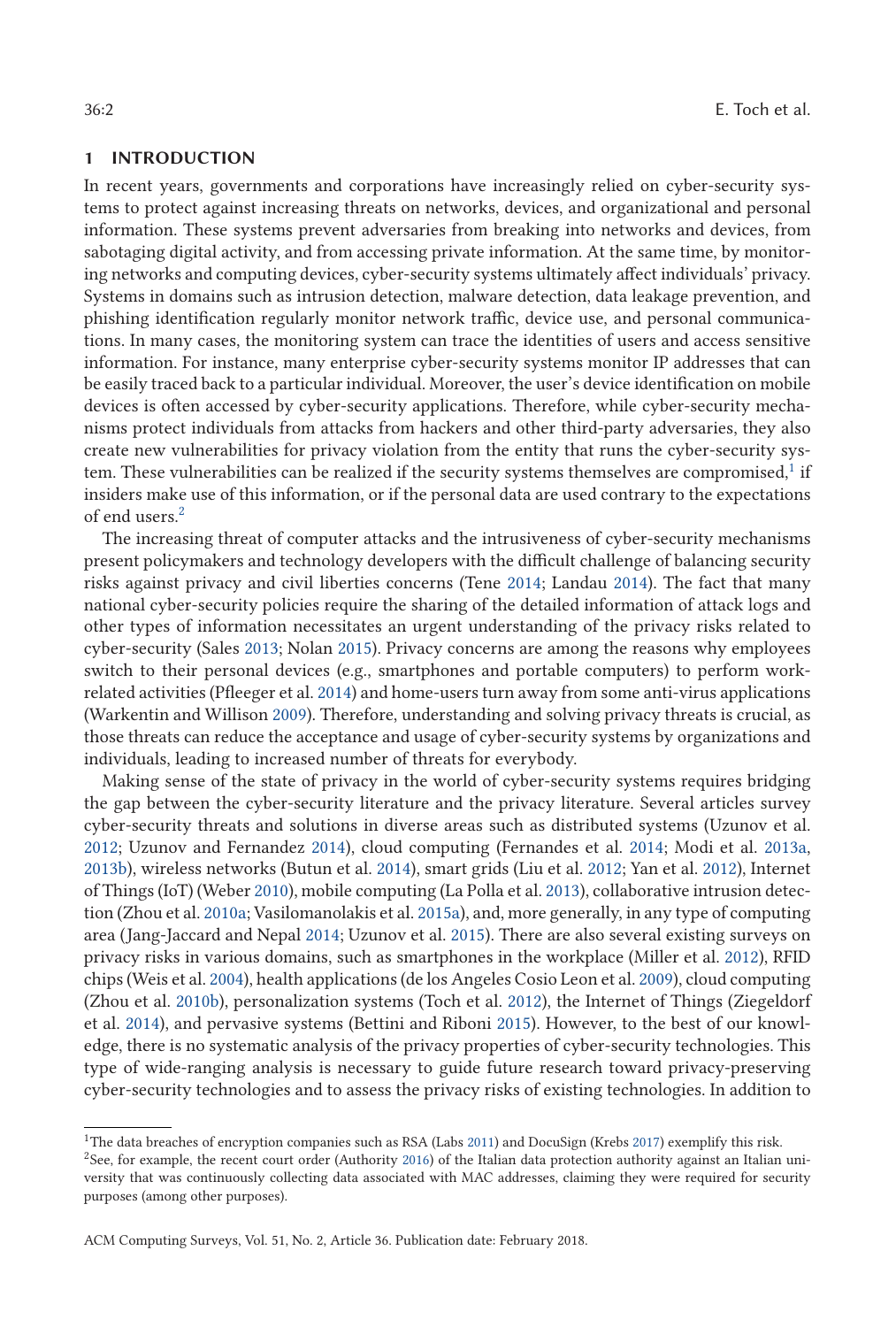<span id="page-2-0"></span>

Fig. 1. A visualization of the taxonomy used to analyze cyber-security mechanisms and the risks they pose.

being an important application of online monitoring, cyber-security entertains a balance between external threats, such as the hackers the surveillance can defend against, and the internal threats that are caused by the surveillance itself (Crossler and Bélanger [2017\)](#page-22-0). Therefore, a privacy impact assessment process that is applied to cyber-security technologies in a comprehensive way should take into account both the protective and the intrusive characteristics of these technologies.

The objective of this article is to provide a comprehensive mapping of the privacy threats related to cyber-security technologies. Figure 1 provides an overview of the taxonomy, which details the privacy risks related to different types of cyber-security technologies, which in turn are related to specific cyber attacks. The rest of the article is structured as follows: we start by providing an overview of the relevant technologies, suggesting a basic categorization of cyber attacks and cybersecurity systems (Section 2). We then suggest a classification that categorizes the potential privacy threats (Section [3\)](#page-5-0). We analyze the current state of privacy of cyber-security technologies and demonstrate how our taxonomy can be applied to a representative set of technologies (Section [4\)](#page-11-0). We provide a case study of an IoT cyber-system to demonstrate how our framework can be applied to analyze specific system designs (Section [5\)](#page-14-0). Finally, we discuss the effects of our findings on both policymakers and cyber-security developers (Section [6\)](#page-18-0). We especially emphasize future research directions for developing privacy-enhancing cyber-security mechanisms and identifying possible ways to efficiently balance security and privacy.

# **2 CYBER-SECURITY MECHANISMS**

The aim of cyber-security is to protect networks, computers, programs, and data from attacks and unauthorized access. This section first introduces cyber attacks and provides the language for describing cyber attacks and cyber-security systems. The second part of the section proposes a categorization of cyber-security mechanisms that will be helpful when considering their impact on privacy.

# **2.1 Classification of Cyber Attacks**

A first dimension for classifying an attack is the goal of the attack. This is often related to the way an adversary monetizes the attack (e.g., by stealing information and selling it to advertisers or criminals). Overall, the attack goals fall into one of the following categories (Lala and Panda [2001\)](#page-23-0): (1) *stealing information*, such as data on a device, media files, and user credentials; this action is usually performed by spyware malware; (2) *tracking user information*, i.e., monitoring users' sensitive data (e.g., locations, activities, or health-related data); this action is usually achieved using mobile malware; (3) *taking control of a system*, as is done by Trojan, botnet, and rootkit (Graziano et al. [2016\)](#page-22-0).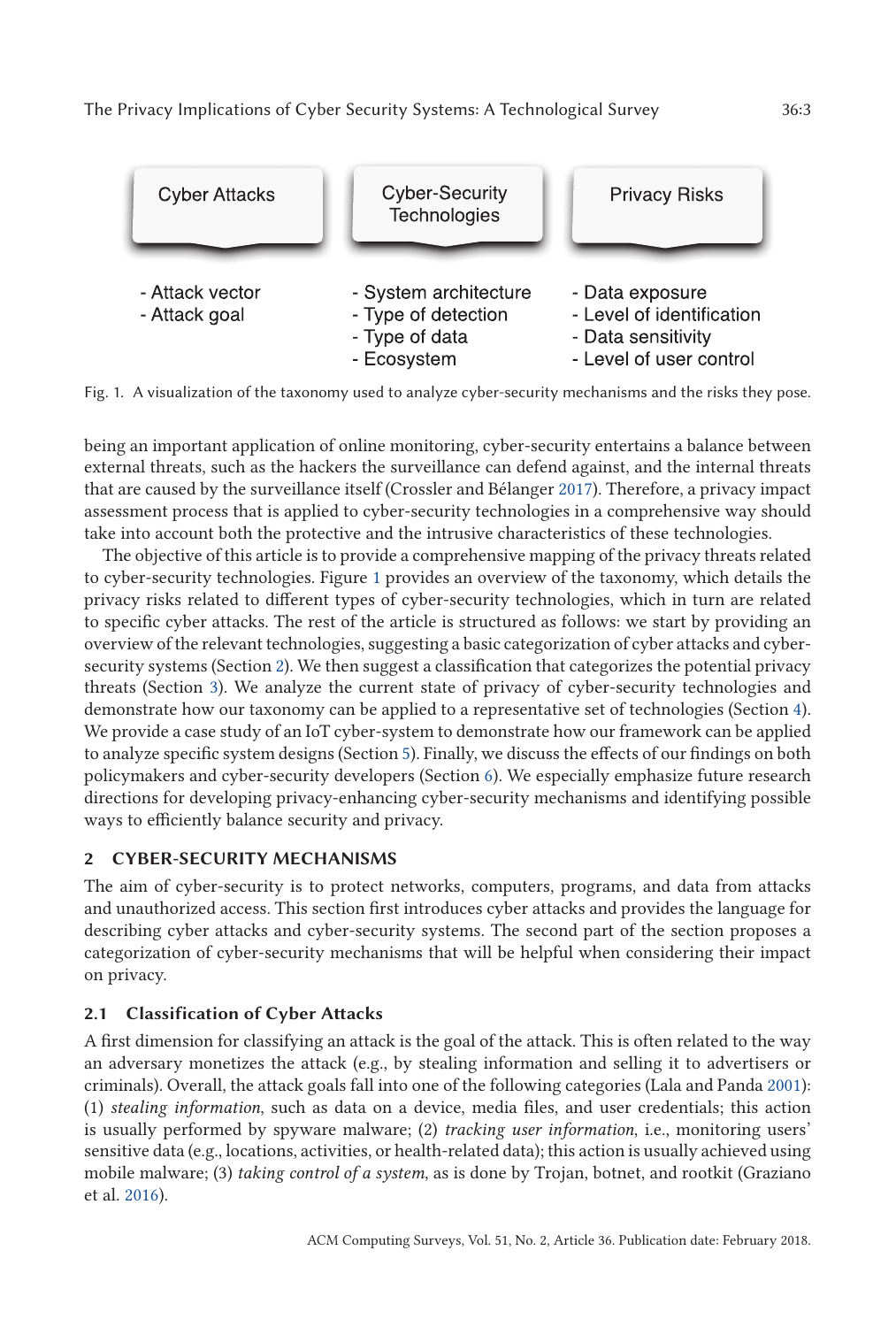A second dimension for classifying an attack is the attack vector and it represents the vulnerability exploited by an adversary to gain access to a network or computer system to perform malicious actions. Attack vectors can be identified at three different layers: (1) *hardware*, (2) *network*, and (3) *application*.

*2.1.1 Hardware Attacks.* At the hardware level, we find attacks that include manufacturing backdoors, gaining access to memory, and hardware tampering. The common goal of these attacks is twofold: modifying the hardware to access sensitive information and creating a backdoor (Tehranipoor and Koushanfar [2010\)](#page-25-0) (e.g., install an invisible program in the hardware circuit) that can be used to regain access to the compromised machine. Such hardware attacks can be applied to several types of devices, such as network appliances, surveillance systems, and industrial control systems.

*2.1.2 Network Attacks.* Network attacks can target the network protocol or the network device software, and their goal is either the denial of service or hijacking a network connection to steal sensitive data. Specifically, frequent attacks using vectors at the network layer are Denial of Service (DoS) (Schweitzer et al. [2016\)](#page-25-0), IP spoofing (Thang and Nguyen [2016\)](#page-25-0), and man in the middle attacks (Desmedt [2011\)](#page-22-0).

*2.1.3 Application Attacks.* At the application level, phishing and client-side web attacks are the most common attack vectors, according to the main security market players (e.g., Symantec [\(2015b\)](#page-25-0)). These attacks target applications such as e-mail services and browsers, since they are the most exposed to the Internet. Regarding attacks through email, phishing is a form of fraud in which the attacker tries to gather sensitive information, such as credentials and credit card numbers by impersonating a reputable entity or person via email, IM or other communication channels (Fette et al. [2007;](#page-22-0) Ma et al. [2009\)](#page-23-0). Many application-level attacks make use of social engineering techniques that use humans to compromise systems, manipulating them into carrying the attack through deceit (Krombholz et al. [2015\)](#page-23-0). A common example of client-side web attacks is *Cross-Site Scripting* (XSS), which consists of injecting client-side script code (e.g., JavaScript) into web pages. Such injected code could be used for different purposes, such as to bypass access control or to force a user to execute some actions on a remote website on behalf of the attacker.

A large number of application level attacks can be categorized as *malware* (Lanzi et al. [2010\)](#page-23-0). Malware is any malicious software that an attacker manages to run on the target computer. It is used to gather sensitive information, to gain access to private computer systems, or to perform massive attacks. Malware is defined by its malicious intent, acting contrary to user requirements. Malware can be classified into several categories depending on the design goal. The most common malware categories are mobile malware, botnets, spyware (which transmit personal communications), ransomware (which encrypt a victim's data and force victims to pay to decrypt it), and banking malware (Symantec [2015b\)](#page-25-0). Different techniques are used to install malware on a target system. For example, mobile malware is usually installed via SMS, via unofficial application repositories, or by exploiting vulnerabilities of the OS. Once the malware is installed, it can perform several malicious actions, such as stealing information (in this case, it is also called spyware) or tracking user actions.

#### **2.2 Classifying Cyber-Security Technologies**

In this subsection, we propose a classification of cyber-security technologies. It is important to note that commercial products do not necessarily have a direct mapping in our classification system, since they often package different protection mechanisms under the same name (e.g., anti-virus), which are possibly offered both as standalone and client-server architectures and for different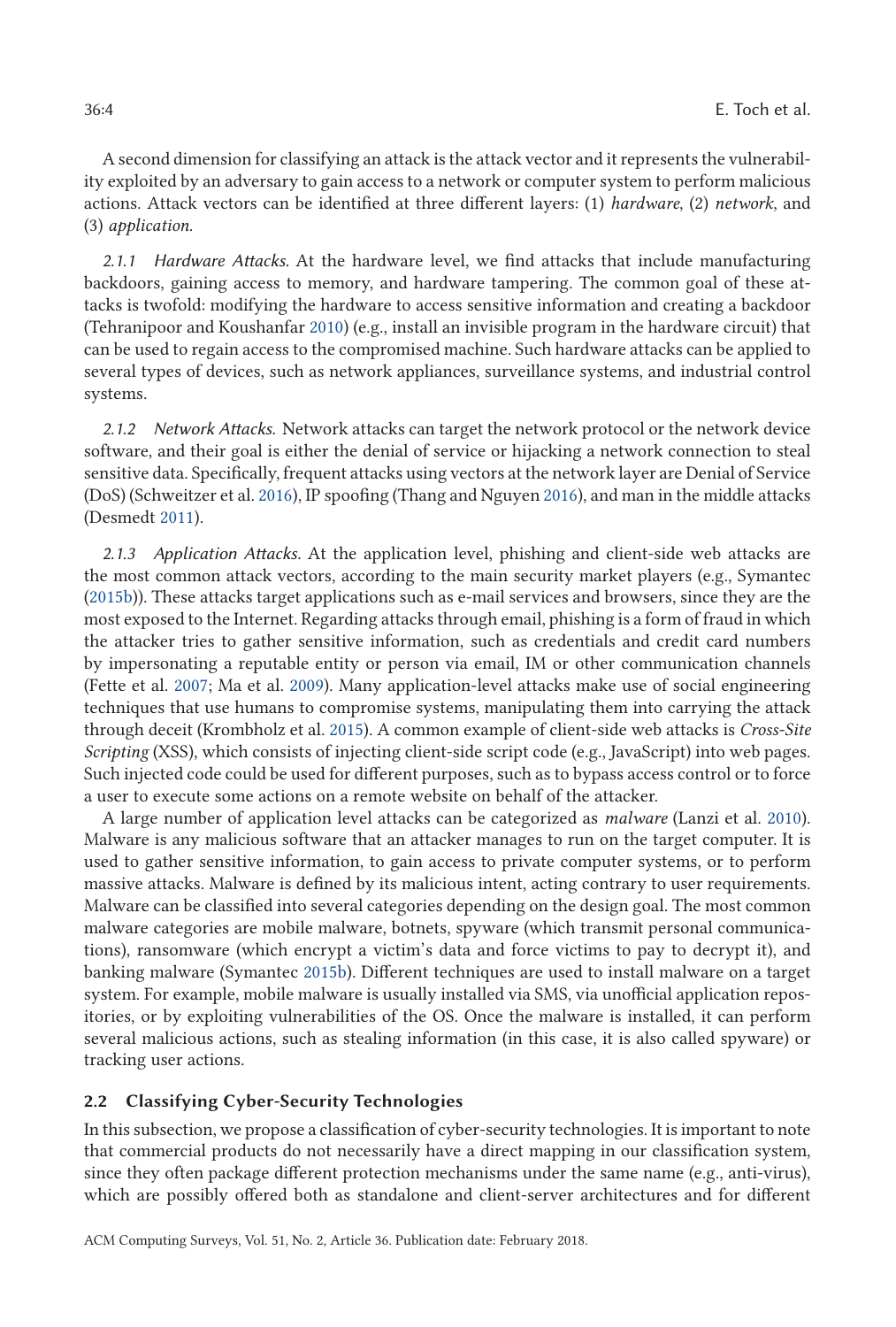ecosystems. In the following subsections, we describe four classification categories, and in Section [2.2.5,](#page-5-0) we present the classification of well-known cyber-security solutions.

*2.2.1 System Architecture.* Protection systems are software packages that are designed to be deployed according to a specific architecture. The three main architectures are *standalone*,*centralized client-server*, and *collaborative* architectures.

The first architecture (*standalone*) is an architecture in which the cyber-security mechanism is installed only on the local machine to be protected. Such a configuration can be found in the first generation of anti-virus products (Cristalli et al. [2016\)](#page-21-0), where the system performs the entire detection task on the local machine without passing data across the network.

The second architecture (*centralized client-server*) is composed of a client, which is usually installed on the system to be protected, and a centralized server that runs the detection algorithm. This architecture is often adopted by contemporary anti-virus systems when, for example, it has to check whether some visited web domains are malicious or not. The client sends the URL of a particular machine, and the server replies based on its blacklist.

The last architecture (*collaborative*) is implemented as a distributed system, possibly following a peer-to-peer paradigm. It is often adopted by network detection systems such as Snort (Roesch et al. [1999\)](#page-25-0), where sensors are localized on different network nodes and cooperate with each other using a correlation algorithm to determine anomalies/attacks on the monitored network. Recent examples include Worminator, a collaborative intrusion detection system based on encoding threats using Bloom filters (Locasto et al. [2005;](#page-23-0) Vasilomanolakis et al. [2015a\)](#page-26-0), and other works based on hidden Markov random field (Xie et al. [2016\)](#page-26-0) and autonomic and self-organizing hive-like collaboration (Korczynski et al. [2016\)](#page-23-0).

*2.2.2 Type of Detection.* Defense mechanisms can operate at the same three levels defined for the attack model (hardware, network, and application) and can be broadly classified in two main categories: *anomaly-based detection*, which learns the routine behavior of a user or application and tries to capture anomalies, i.e., the deviations from the routine behavior (Garcia-Teodoro et al. [2009;](#page-22-0) Continella et al. [2017\)](#page-21-0), and *signature-based detection*, which tries to characterize the generic behavior of an attack as a signature and then monitors the system, detecting an attack when the signature is observed. There are two main approaches for the last category: the automatic approach builds the signature by using behavioral analysis (system calls, function calls, etc.), while the manual approach requires security experts to explicitly construct the signature by specifying the malicious behavior (Cannady [1998\)](#page-21-0).

*2.2.3 Type of Data.* Security systems can also be distinguished based on the type of data that their detection algorithm processes. For example, a network intrusion detection system such as Snort (Roesch et al. [1999\)](#page-25-0) analyzes network packets at different network protocol levels, while a host intrusion detection system analyses system call operations performed by an application running on a host. We classify the data used by security technologies into three main categories: *(a) application data*, *(b) file data*, and *(c) network data*. The first category includes both system calls performed by applications and application level data exchanged on the network. For system calls and function libraries, some mechanisms look only at the call itself, while others also inspect the specific parameters of the call; similarly for HTTP protocol requests or emails, some mechanisms look only at the header (e.g., for HTTP, they look only at the request line, i.e., GET and POST commands), while others also inspect the body (e.g., the data being posted with an HTTP request).

In the second category (*file data*), we consider the files that are inspected to ensure that they do not hide a security threat. The most relevant ones are Microsoft Office documents, PDF documents, media files (video, pictures, etc.), and executable files. In the third category (*network data*), we have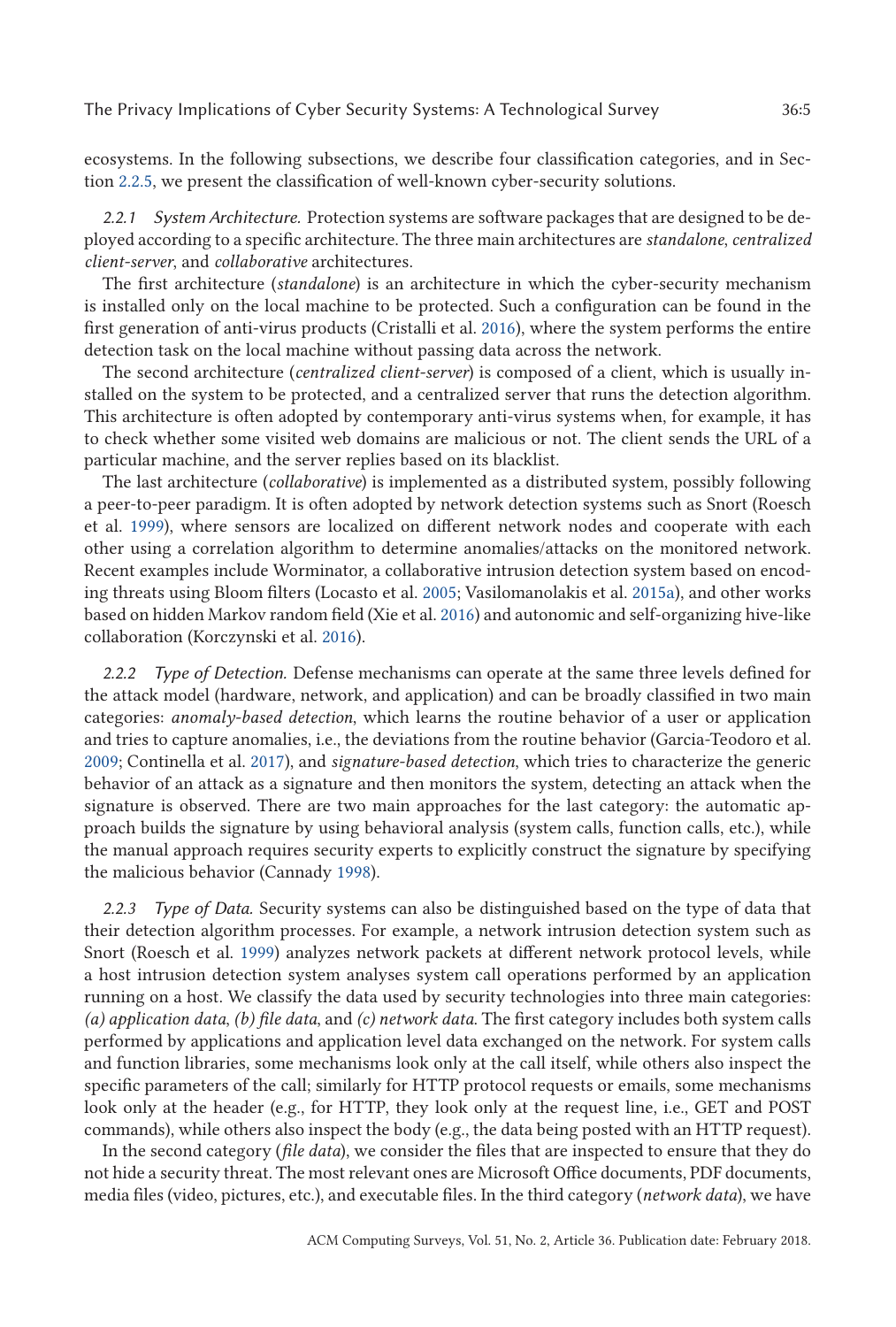<span id="page-5-0"></span>information contained in low-level network packets. Technically, low level refers to levels below application. Different mechanisms may inspect both the packet header and the contained data or the header only.

*2.2.4 Ecosystems.* Another dimension that we use to classify security systems is associated with the ecosystems in which a detection mechanism can be applied. In particular, we can apply defensive mechanisms in three main ecosystems: *enterprise*, *mobile devices*, and *IoT*. The enterprise ecosystem represents the typical organization infrastructure, which is composed of locally connected PCs, servers, and network devices, but can also be extended to the use of private and public cloud and web technologies. The mobile devices ecosystem is composed of personal devices typically used in mobility (e.g., smartphones and tablets). The Internet of Things ecosystem is just emerging, but it is already posing serious security concerns. It includes IP-enabled devices (e.g., netcams and smart appliances) as well as sensor networks synchronized to IP-enabled hubs.

*2.2.5 Mapping Well-Known Cyber-Security Solutions to Our Classification.* Table [1](#page-6-0) summarizes several cyber-security solutions according to the classification previously described. We differentiate the solutions according to the source of the analyzed data: (a) network solutions include organization firewalls and Network Intrusion Detection Systems (NIDS); (b) content filtering solutions include proxies, web client-side attack detection, and email phishing and spam detection; (c) endpoint solutions include Host-based Intrusion Detection Systems (HIDS) and Host-based Intrusion Prevention Systems (HIPS) that usually monitor a device (system calls, file system integrity, etc.) detecting malware; finally, we list the general category of security suites, which include commercial products that typically offer a combination of technologies listed under the previous categories. For example, anti-virus products now commonly include prevention of web scripting and phishing attacks. In this category, we also find all-round security solutions that come as a black-box (sometimes called *security appliances* or *next generation firewalls*), as offered by companies such as PaloAlto Networks (Paloalto [2017\)](#page-24-0) or Checkpoint [\(2017\)](#page-21-0). Note that the term *endpoint solutions* refers to the fact that host data processing is monitored, but it does not imply that the tools implementing the technologies run in standalone mode on the host. For example, some anti-virus tools are composed of two software applications, one running on the server side performing the detection and the other one on the client collecting system information and sending them to the server component. This architecture is mostly used in mobile environments where there are computation and energy constraints. For each category, we provide references to commercial products or scientific articles describing specific systems or techniques and classify them according to the proposed dimensions. Note that certain systems, e.g., Snort (Roesch et al. [1999\)](#page-25-0) (a well known network intrusion detection system), appear in several cells of our table. This is because Snort, as other tools, can be configured in different ways that match different categories.

#### **3 A MODEL OF PRIVACY RISK ASSESSMENT**

In this section, we suggest a general methodology for evaluating the impact that a cyber-security technology has on the privacy of the people being monitored. We base our definition of privacy mainly on the theory of contextual integrity (Nissenbaum [2004\)](#page-24-0). We say that a certain technology threatens privacy when private information is accessed in a way that can be used against the original information norms and the control of the individual. For a threat to materialize, an adversary should have the ability to associate a user's identity with data that is considered private by the individual (Solove [2006\)](#page-25-0). As a consequence, to evaluate the privacy threat, we need to carefully understand which parts of released data may lead to the inference of private data and which parts can reveal the identity of a user (possibly joined with external information). The first are often called *sensitive attributes*, while the second, *quasi-identifiers*.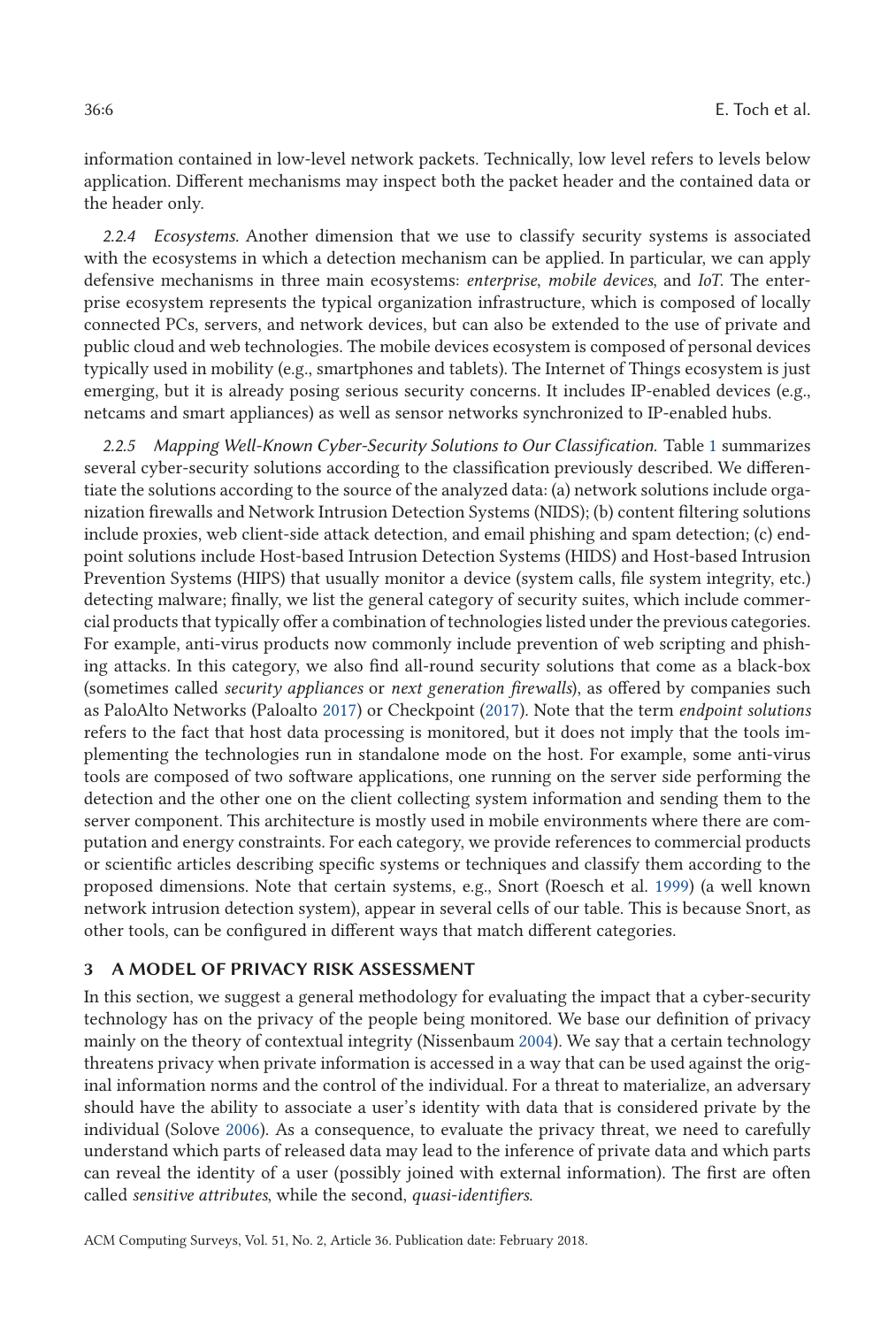<span id="page-6-0"></span>

| Cyber<br>Protection    | <b>Type</b>           | Network<br>solutions                                                                                                           | Content<br>filtering                                                                                                    | Endpoint<br>solutions                                                                                                          | <b>Security Suites</b><br>(Anti-virus,<br>Appliances,) |
|------------------------|-----------------------|--------------------------------------------------------------------------------------------------------------------------------|-------------------------------------------------------------------------------------------------------------------------|--------------------------------------------------------------------------------------------------------------------------------|--------------------------------------------------------|
| Architecture<br>System | Client-server         | (Roesch et al.<br>1999; Paxson<br>1999)                                                                                        | (Smadi et al.<br>2015; Nelms<br>et al. 2016)                                                                            | (Portokalidis<br>et al. 2010;<br>Symantec<br>2016b)                                                                            | (Cheng et al. 2007;<br>Symantec 2016b)                 |
|                        | Standalone            | (Roesch et al.<br>1999) (Paxson<br>1999)                                                                                       | (Vigna et al.<br>2003) (Kruegel<br>and Vigna 2003)<br>(Fette et al. 2007)                                               | (Lanzi et al.<br>2010; Canali<br>et al. 2012; Feng<br>et al. 2003;<br>Burguera et al.<br>2011; Fattori<br>et al. 2015)         | (Symantec 2016c)                                       |
|                        | Collaborative         | (Roesch et al.<br>1999: Ioannidis<br>et al. 2000;<br>Locasto et al.<br>2005; Xie et al.<br>2016;<br>Korczynski et al.<br>2016) | N/A                                                                                                                     | N/A                                                                                                                            | (Cheng et al. 2007)                                    |
| Detection type         | Anomaly-<br>based     | (Roesch et al.<br>1999; Paxson<br>1999; Wang and<br>Stolfo 2004; Li<br>et al. 2013)                                            | (Kruegel and<br>Vigna 2003;<br>Michelakis et al.<br>2004)                                                               | (Hoglund et al.<br>2000;<br>Portokalidis<br>et al. 2010)                                                                       | (Cheng et al. 2007;<br>Symantec 2016c)                 |
|                        | Signature-<br>based   | (Roesch et al.<br>1999; Paxson<br>1999; Danda and<br>Hota 2016)                                                                | (Fette et al. 2007;<br>Vigna et al.<br>2003; Kruegel<br>and Vigna 2003)                                                 | (Lanzi et al.<br>2010; Canali<br>et al. 2012; Feng<br>et al. 2003;<br>Burguera et al.<br>2011; Tripwire<br>2017)               | (Symantec 2016b)                                       |
| Ecosystem              | <b>Mobile Devices</b> | (Enck et al. 2014;<br>Portokalidis<br>et al. 2010)                                                                             | (Rastogi et al.<br>2016)                                                                                                | (Portokalidis<br>et al. 2010:<br>Burguera et al.<br>2011; Qualcomm<br>2017)                                                    | (Cheng et al. 2007)                                    |
|                        | IoT                   | (Symantec<br>2016b; Danda<br>and Hota 2016)                                                                                    | (Symantec<br>2016b)                                                                                                     | (Symantec<br>2016b: Danda<br>and Hota 2016)                                                                                    | (Symantec 2016b)                                       |
|                        | Enterprise            | (Roesch et al.<br>1999; Paxson<br>1999; Li et al.<br>2013)                                                                     | (Fette et al. 2007;<br>Vigna et al.<br>2003; Kruegel<br>and Vigna 2003)                                                 | (Symantec<br>2016c                                                                                                             | (Symantec 2016c;<br>Paloalto 2017;<br>Checkpoint 2017) |
| <b>Type of Data</b>    | Application           | (Roesch et al.<br>1999: Paloalto<br>2017;<br>Checkpoint<br>2017)                                                               | (Vigna et al.<br>2003) (Kruegel<br>and Vigna 2003;<br>Fette et al. 2007;<br>Smadi et al.<br>2015; Nelms<br>et al. 2016) | (Lanzi et al.<br>2010: Canali<br>et al. 2012; Feng<br>et al. 2003;<br>Portokalidis<br>et al. 2010;<br>Burguera et al.<br>2011) | (Cheng et al. 2007;<br>Symantec 2016b, 2016c)          |
|                        | <b>Files</b>          | (Paloalto 2017;<br>Checkpoint<br>2017)                                                                                         | (Paloalto 2017;<br>Checkpoint<br>2017)                                                                                  | (Symantec)<br>2016b, 2016c)                                                                                                    | (Symantec 2016b, 2016c)                                |
|                        | <b>Network</b>        | (Roesch et al.<br>1999; Ioannidis<br>et al. 2000;<br>Paxson 1999) (Li<br>et al. 2013)                                          | N/A                                                                                                                     | N/A                                                                                                                            | (Cheng et al. 2007;<br>Symantec 2016c)                 |

Table 1. A Classification of Cyber-security Solutions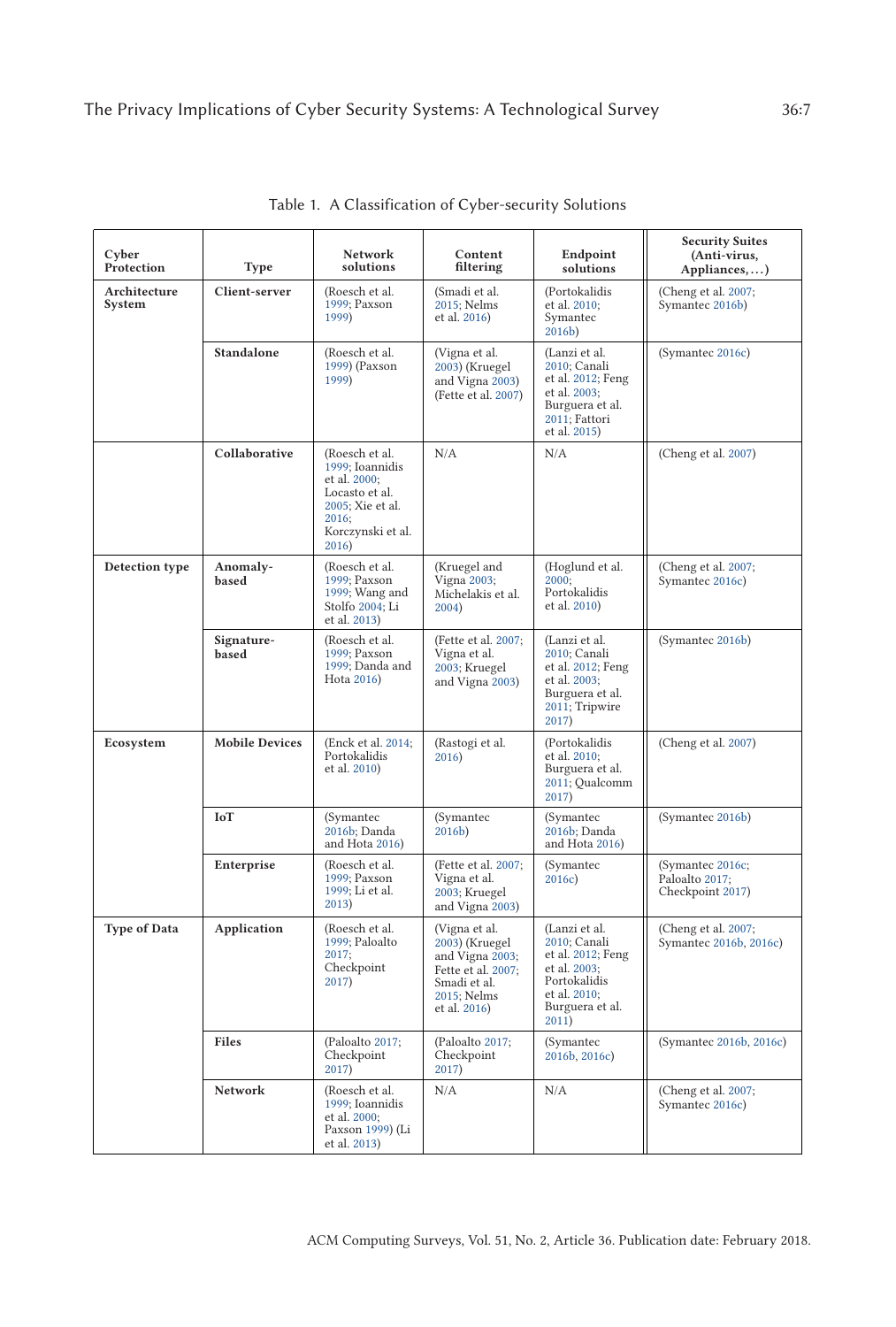<span id="page-7-0"></span>The suggested taxonomy was inspired by several existing methodologies for privacy assessment and analysis. First, we adopt data exposure, data sensitivity, and level of user control concepts from Privacy Impact Assessment (PIA) (Wright and De Hert [2011;](#page-26-0) Oetzel and Spiekermann [2014\)](#page-24-0) and Surveillance Impact Assessment (SIA) (Wright and Raab [2012\)](#page-26-0). These methodologies are used in practice (Wright [2012;](#page-26-0) Wadhwa et al. [2015\)](#page-26-0) for the design and deployment of specific information systems to evaluate the risks versus the benefits. PIA processes ensure conformance with legal and regulatory requirements, such as the ones required by the U.S. Department of Homeland Security (Clarke [2009\)](#page-21-0) and the new European Union General Data Protection Regulation (GDPR) (European Union [2016\)](#page-24-0). PIA provides tools to determine the risks and effects of a system's data flows and to evaluate protections and privacy-by-design processes to mitigate potential risks. As we analyze cyber-security technological frameworks rather than specific deployments and projects, we disregard some concepts that cannot be addressed in this abstraction level, such as internal procedures for data protection and other policy-related aspects of deploying the technology. For the same reason, we incorporate elements that are based on well-established privacy fair information practices, such as data exposure that is closely related to architectural choices (Spiekermann and Cranor [2009\)](#page-25-0), anonymity (Samarati [2001\)](#page-25-0), and attribute disclosure (Machanavajjhala et al. [2006\)](#page-23-0), which are further described below.

Our taxonomy includes four main categories that model the privacy assessment of each technology: *data exposure*, *level of identification*, *data sensitivity*, and *level of user control*. In the following subsections, we define, expand, and establish each category within its respective theoretical background. Another important category of privacy assessment is the frequency of data release. In many scenarios, information about users is collected periodically or continuously, e.g., when new information becomes available (e.g., updated location of a user) or when partial views of the data are collected by different parts of an information system (i.e., multiple releases). Consequently, multiple privacy notions have been proposed to model this privacy risk (Wang and Fung [2006;](#page-26-0) Xiao and Tao [2007;](#page-26-0) Shmueli and Tassa [2015;](#page-25-0) Shmueli et al. [2012;](#page-25-0) Riboni et al. [2012\)](#page-24-0). In cybersecurity, systems monitor data constantly; thus, the common case is that systems access the data in multiple releases.

#### **3.1 Data Exposure**

To analyze the privacy risk posed by each technology, we need to understand which entities have access to the data and the context in which data exposure occurs. There are two main factors influencing data exposure: One is related to the system software architecture that defines the data flow. The other is related to how data in transit, data at rest, and data in use are protected. Spiekermann and Cranor define network centricity as the "degree to which a user's system relies on a network infrastructure to provide a service, as well as the degree of control a network operator can exercise over a client's operations" (Spiekermann and Cranor [2009\)](#page-25-0). A higher network centricity means that the data are more accessible and controllable by external entities, such as data collectors, service providers, location servers, and cloud infrastructure operators. Figure [2](#page-8-0) depicts typical network centricity models: (1) a standalone topology in which a user has full control over a standalone client; (2) a centralized topology that rests on a centralized server that monitors data or communications; (3) an external client-server third-party provider that monitors a network by using the cloud; (4) a collaborative topology that carries out monitoring by using a decentralized architecture.

Data exposure is not only affected by the entities that process the data and store it but also by the mechanisms used for data protection. For example, a standalone architecture in which personal data are stored and used without any protection (encryption or access control) has a potential risk of exposing data to unauthorized parties. On the other hand, a system with high network centricity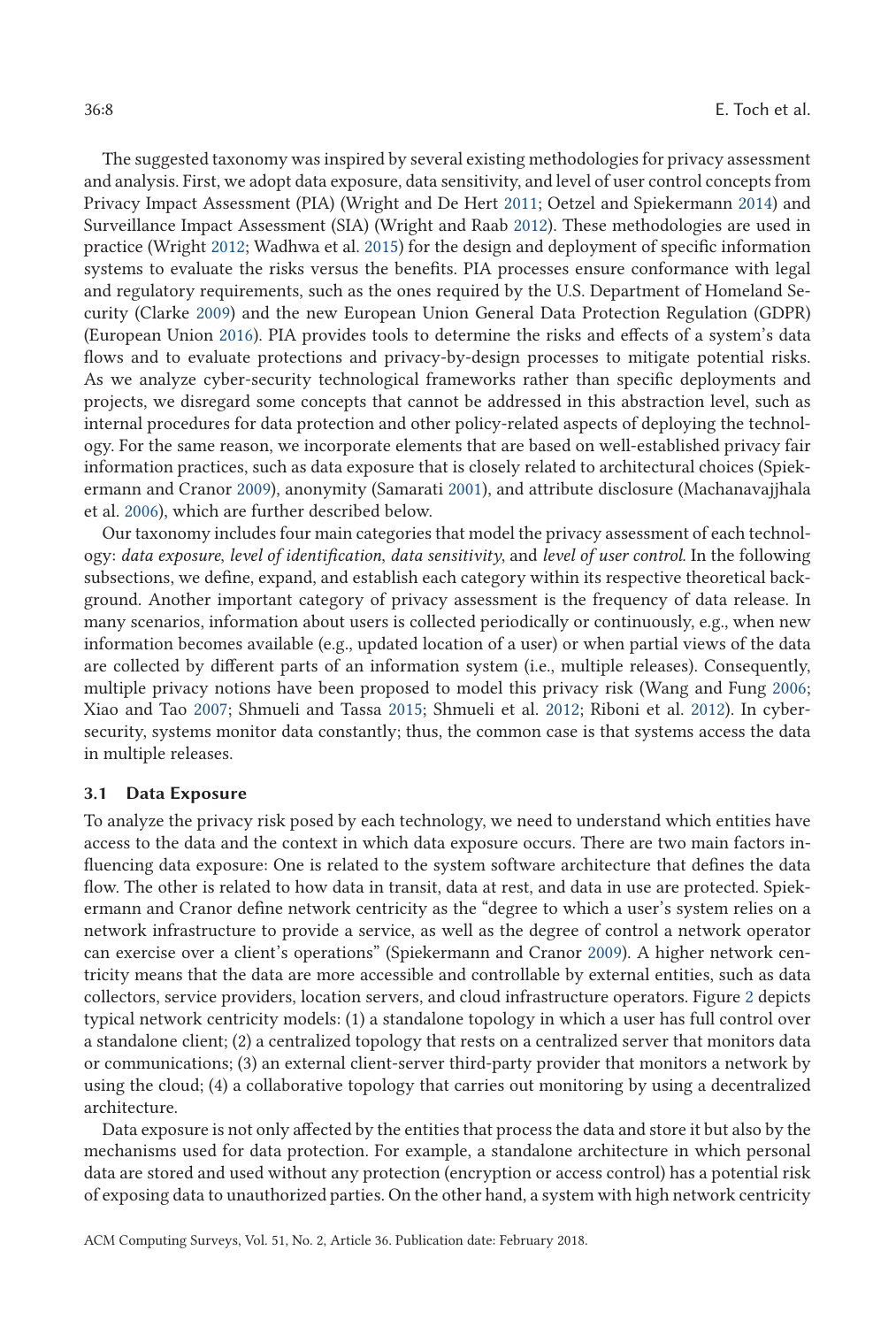<span id="page-8-0"></span>The Privacy Implications of Cyber Security Systems: A Technological Survey 36:9



Fig. 2. Examples of network centricity models, each defined by a network topology.

may use secure channels to protect data in transit and encryption and secure computation to protect data at rest and data in use, leading to overall low data exposure (Mascetti et al. [2011\)](#page-24-0).

# **3.2 Level of Identification**

It is well known that the simple removal of explicit identifiers from released data is not sufficient to enforce anonymity (Samarati [2001\)](#page-25-0). Indeed, in several cases, an adversary may re-identify the data respondents by joining part of the released data, called *Quasi-Identifiers* (QIs), with available background knowledge. Consider, for instance, the release of a medical record including personal data such as birth date, gender, and home town. Even if the record does not include the patient's name or social security number (SSN), an adversary having access to a personal information registry may easily limit the set of candidate respondents to those people matching the personal information in the record. In the worst case, the adversary can uniquely re-identify the respondent.

Several privacy notions have been proposed in the literature for measuring the level of reidentification of released data, and algorithms have been devised to enforce those notions in different domains (release of database records, transaction data, statistics, etc.). Perhaps the most known privacy notion in databases is *k-anonymity* (Sweeney [2002\)](#page-25-0): a record is *k*-anonymous if it can be associated with a set of at least *k* possible respondents. This privacy notion can be enforced by generalizing QI values such that each record belongs to a group (called a QI-group) of at least *k* records having identical values for the QI attributes. Assuming that each individual is the respondent of at most one record, each record can be associated with at least *k* individuals (i.e., the respondents of that record's QI group). Hence, the value *k* is intended to measure the level of protection from identity disclosure. However, this approach was later shown to have several drawbacks, since the distribution of sensitive values associated with a group of *k* individuals (even if undistinguishable) has a relevant impact on the privacy risk of revealing the value associated with a specific individual (Li et al. [2007\)](#page-23-0) (e.g., in the case where the same sensitive value is associated with all individuals).

In a different line of work, *unicity* was suggested as a measure of the intrinsic re-identification risk of a dataset (de Montjoye et al. [2013,](#page-22-0) [2015\)](#page-22-0). Unicity quantifies how much outside information one would need, on average, to re-identify a specific and known user in a simply anonymized dataset. The higher a dataset's unicity is, the higher the probability of successfully re-identifying the user.

The extent to which individuals can be identified is a crucial metric in evaluating the privacy risk. If the tracked data can be easily linked to the real identities of individuals (e.g., to their national identity repositories), then privacy risks have higher chances of being materialized. Unfortunately, in most cases, it is very difficult to realistically model the external knowledge available to an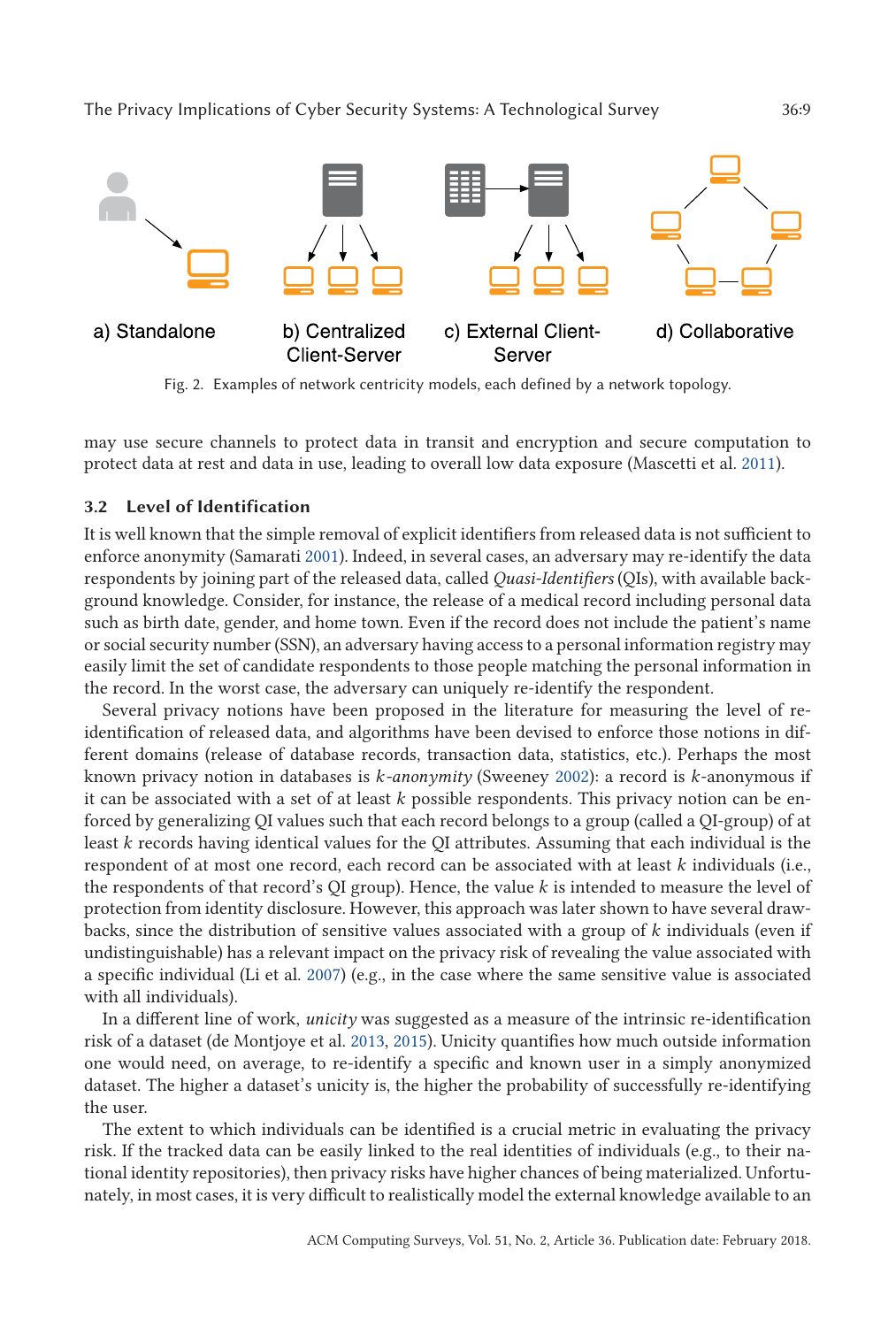adversary to re-identify individuals. Consequently, properly identifying the set of QI attributes and the level of identification they impose becomes challenging.

In this article, we adopt the three levels of identification suggested by Spiekermann and Cranor [\(2009\)](#page-25-0), with minor refinement of their definitions:

- (1) *Identified*: Unique identifiers, such as ID numbers, names, social security numbers, phone numbers, or other information, can be used to precisely point to a specific individual.
- (2) *Re-identifiable* (also called pseudonymous or linkable): Even if the information collected regarding a user does not contain any unique identifier, it can be used to match the user with some other information that is uniquely tied to the individual. Researchers have demonstrated that this is feasible for various data sources, including medical records (Sweeney [2002\)](#page-25-0) and movie ratings (Narayanan and Shmatikov [2008\)](#page-24-0).
- (3) *Anonymous*: The user information available is insufficient for re-identification, no matter what inference is performed. When it is shown to be insufficient to limit the set of identities to a set of less than *k* elements, the term *k*-anonymous is used (Sweeney [2002\)](#page-25-0).

#### **3.3 Data Sensitivity**

As noted above, an adversary can perpetrate a privacy violation from either side of the sensitive association. While *k*-anonymity provides some level of protection against re-identification, it does not always prevent privacy violations. Indeed, if all the records in a QI-group share the same value for a released sensitive attribute, the adversary can reconstruct the sensitive association between each respondent of the records in that group and the sensitive value. Based on the above weakness of *k*-anonymity, various privacy notions have been proposed to protect both sides of the sensitive association. In particular, *l*-diversity (Machanavajjhala et al. [2006\)](#page-23-0) ensures that the records in a QI-group have sufficiently diverse values for the private attribute. Hence, the value *l* can be used to measure the level of protection from both identity and attribute disclosure. While *l*-diversity considers *syntactic* diversity among sensitive data, a further notion, named *t*-closeness (Li et al. [2007\)](#page-23-0), has been introduced to offer additional protection from attribute disclosure based on the semantics of sensitive data.

Anonymity is not enough to ensure privacy in all situations relevant to cyber-security. For example, some services may require authentication with a real identity for billing or for accountability. In these cases, privacy protection techniques need to focus on sensitive attribute disclosure. Obfuscation via generalization is one of the most popular techniques. Generalizing location data, for example, is based on the observation that location information becomes less sensitive when it is less precise, i.e., knowing that an individual is in Manhattan on a given day is usually less sensitive than knowing that an individual is at the address of a particular political party at the time a campaign speech is given (Mascetti et al. [2014\)](#page-24-0).

In this article, we are interested in the different types of sensitive data that can be linked back to a user. Our suggested analysis takes a worst-case approach, aiming to understand which types of data can potentially be monitored by a cyber-security system. Since the types of sensitive data depend on the domain of the technology at hand, we analyze each domain individually, inferring the type of sensitive information that can be obtained from the data. Examples may include web pages visited, email content, and application data. To better understand the sensitivity level of these tracked data items, we turn to the relevant literature. For example, recent studies have shown that many sensitive attributes can be learned using web browsing data, including age and gender (Goel et al. [2012;](#page-22-0) Hu et al. [2007\)](#page-22-0). Furthermore, as Kosinski et al. show, "Facebook Likes can be used to automatically and accurately predict a range of highly sensitive personal attributes, such as sexual orientation, ethnicity, and religious and political views, personality traits,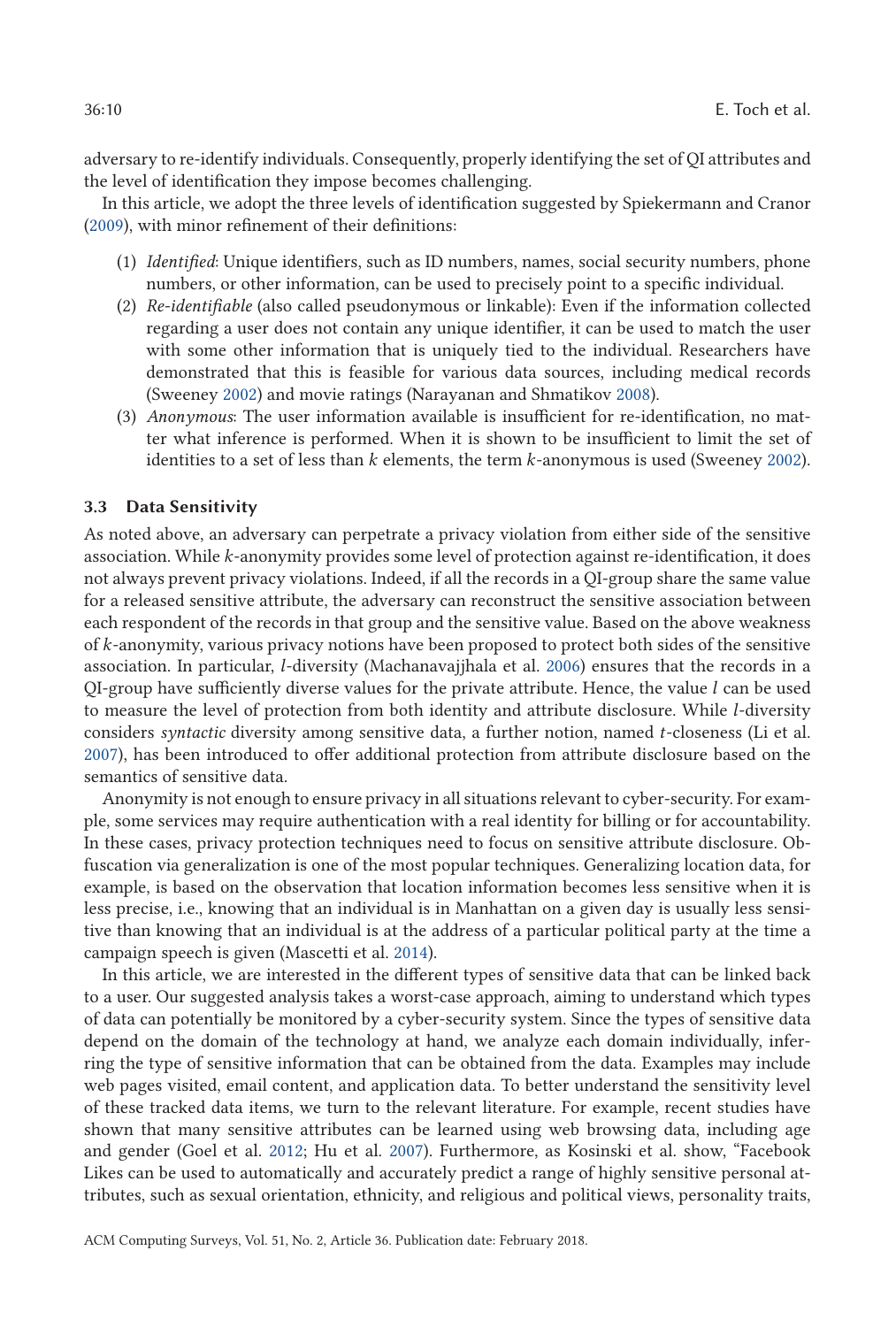intelligence" (Kosinski et al. [2013\)](#page-23-0). Similar results were obtained via the analysis of applications used on mobile devices (Staiano et al. [2012;](#page-25-0) Achara et al. [2015\)](#page-21-0). Network traces (i.e., IP packet traces) can also reveal sensitive information, such as host behavior and network topology (Pang et al. [2006;](#page-24-0) Ribeiro et al. [2008\)](#page-24-0), even if the network traces are anonymized (Coull et al. [2007\)](#page-21-0).

It is important to note that both sensitive attribute obfuscation and *k*-anonymity (together with its variants described above) share the same limitation: the promised level of protection is achieved only if the assumptions about the external knowledge available to an adversary hold in practice; if the adversary has additional information, no formal privacy guarantee can be provided.

In the context of privacy-preserving data publication and analysis, other privacy notions have been proposed that do not strictly rely on external knowledge assumptions. In particular, differential privacy (Dwork [2006\)](#page-22-0) guarantees that the probability distribution of query answers to a statistical database is essentially the same, without regard to the existence of a single record in the database. This notion can be enforced by adding noise in a principled way to query answers, and it protects both sides of the sensitive association. Different variants of differential privacy exist. In *ϵ*-differential privacy, the probabilistic inference of the existence of a single record is bounded by a factor exp  $\epsilon$ . In general, values of  $\epsilon$  less than 0.1 are believed to provide strong protection, while values greater than 10 are considered weak (McSherry and Mahajan [2010\)](#page-24-0).

### **3.4 Level of User Control**

If identified or identifiable personal information is collected, then Fair Information Practices point to mechanisms of user control as policy-based mechanisms that can mitigate privacy threats (Wright and De Hert [2011\)](#page-26-0). Specifically, privacy impact assessment methods describe how notices and choices can inform users about data practices and provide meaningful controls to the user (Oetzel and Spiekermann [2014;](#page-24-0) of the Australian Information Commissioner [2014\)](#page-24-0). Moreover, for technologies to be perceived as trusted, they are required to provide users with the ability to view a comprehensive or a short privacy policy that includes information about the collection, analysis, use, processing, exposure, and transfer of personal data (Pollach [2007\)](#page-24-0).

However, it is very challenging to design supportive technological interfaces that provide users appropriate ad hoc notices regarding data collection and use choices. According to Spiekermann and Cranor, meaningful and timely information "can be offered with minimal disruption by positioning notices at the point in an interaction where they are most relevant, by providing information in a format that succinctly conveys the most important information, and by limiting notices to situations that are most likely to raise privacy concerns" (Spiekermann and Cranor [2009\)](#page-25-0). Beyond notices, we can measure the level of control that technologies give their users in specifying preferences and have them applied to current and future situations.

To analyze the level of user control, we look at the ability of a technology to interact with a user. While the actual notice and choice relies on the actual implementation of the technology, a preliminary condition for applying them is the underlying interaction model.

We differentiate between three general categories that characterize the possible interactions between a technology and a user:

- (1) *No control*: In this category, a system cannot interact with a user in a straightforward manner, making control a hard feature to implement. For example, if a system monitors low-level networking protocols on backbone Internet routers, then interacting with the end user is extremely hard to achieve. As a result, displaying privacy policies or asking the user for her preferences is almost impossible.
- (2) *Indirect control*: In this category, a system has the potential to interact with a user; therefore, in certain implementations, the privacy aspect of the technology can be controlled by the user. For example, if the technology is installed on the computer of a user, such as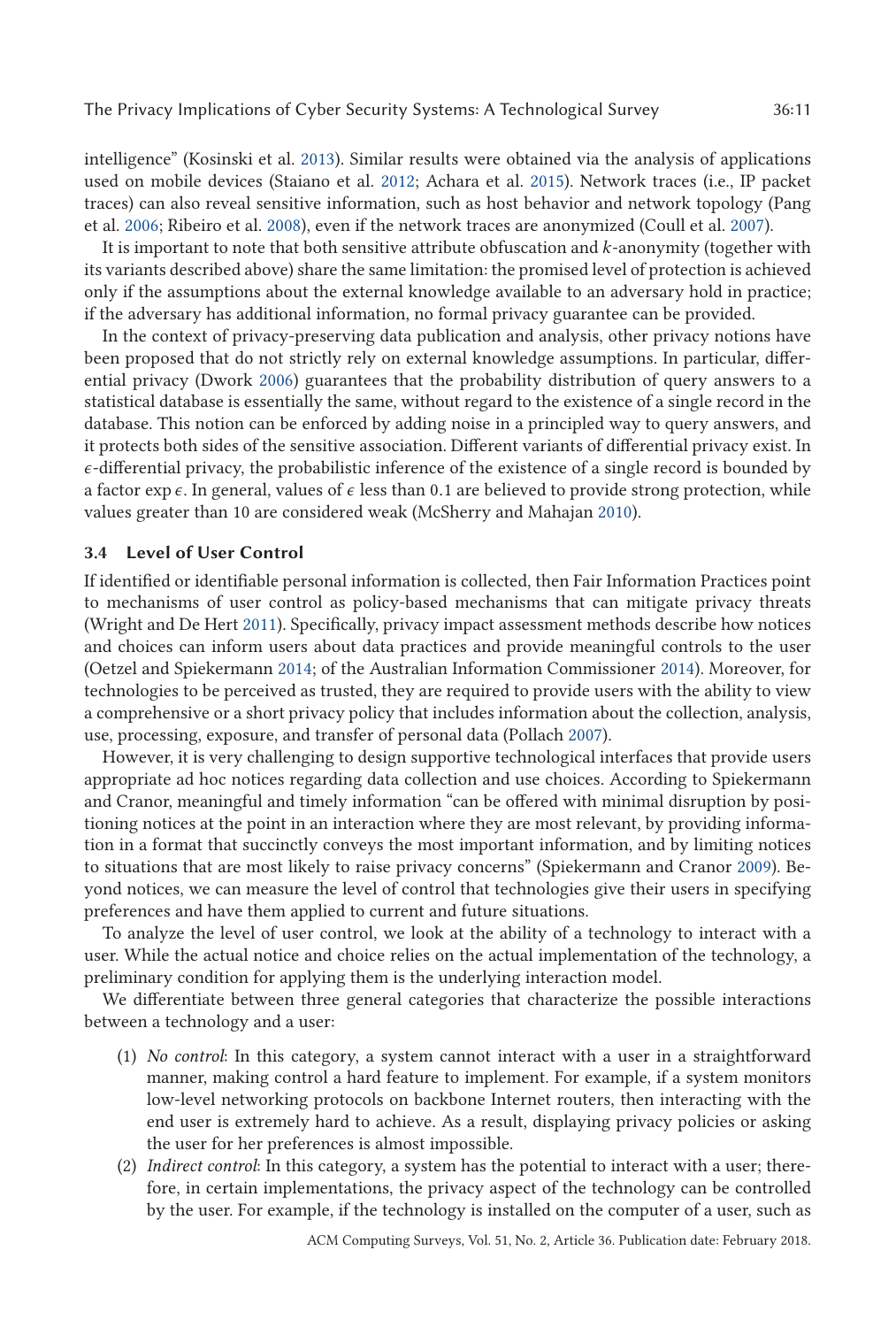<span id="page-11-0"></span>a local anti-virus system, then the user can uninstall the application, or the designers of the technology can provide notices and choices to the user.

(3) *Full control*: There is an existing infrastructure in which a user can interact with the technology, be notified about privacy and even express her privacy preferences. For example, systems that are deployed as mobile applications on the Android or the iOS platform need to explicitly state the data they want to access and to receive the consent of the user.

# **4 ANALYSIS**

In this section, we analyze the privacy implications of cyber-security monitoring technologies by applying the privacy risk assessment taxonomy (Section [3\)](#page-5-0) to the cyber-security defense systems (Section [2\)](#page-2-0). We see several relations between the characteristics of cyber-security technologies and their underlying impacts on privacy. We analyze each of the dimensions and look at the effects in terms of the privacy risk of each design decision related to a dimension.

#### **4.1 Impact of the System Architecture**

The specific software architecture of a system determines, among other things, how data are transferred between different entities and which process each entity should execute. Hence, the architecture is directly related to the potential data exposure to different parties. Standalone mechanisms, which are installed on a user's device (e.g., computer, smartphone, or wearable) and operate only locally, provide access only to the user (Symantec [2016c;](#page-25-0) Portokalidis et al. [2010\)](#page-24-0) and therefore have low network centricity. Most systems, however, funnel data to a centralized server (Cheng et al. [2007;](#page-21-0) Symantec [2016b;](#page-25-0) Roesch et al. [1999;](#page-25-0) Paxson [1999;](#page-24-0) Portokalidis et al. [2010\)](#page-24-0).

As explained in Section [3.1,](#page-7-0) the actual level of data exposure depends also on how data are protected while stored, while in use (processing) and when in transit. While most defense mechanisms protect data in transit, low protection is usually offered for data at rest and in use.

The exposure of unprotected personal data to multiple parties carries a privacy risk. This happens not only in the case of untrusted parties, but also in the case of attacks to these parties, as well as in the case of transfer of part of this data to other parties not explicitly involved in the cyber-security architecture. For instance, governments currently require organizations to share cyber-security information with the government and through collaborative exchanges, information that often includes personal information (Sales [2013\)](#page-25-0).

Many central cyber-security systems profit from sharing information among them regarding cyber threats and sometimes use a 3rd-party provider to enable large-scale collaboration (Vasilomanolakis et al. [2015a\)](#page-26-0). In turn, this can lead to a higher level of network centricity and to an increased threat to privacy. To counter this trend, several recent works relied on a peerto-peer architecture, in domain areas such as anti-viruses (Cheng et al. [2007\)](#page-21-0), malware detection (Marchetti et al. [2009\)](#page-23-0) and NIDS (Roesch et al. [1999\)](#page-25-0). Peer-to-peer architectures provide the ability to collaborate but with a distributed model in which there is no single owner of the data and where, in principle, the anonymity of users can be better guaranteed by applying specific techniques (Ioannidis et al. [2000\)](#page-22-0). Lincoln et al. [\(2004\)](#page-23-0) used sanitation methods to remove identifying properties such as IP addresses from collaboratively shared datasets. However, it is unclear whether these methods can withhold a data-linking attack. More robust approaches rely on Bloom filters to code suspicious IP addresses (Gross et al. [2004;](#page-22-0) Locasto et al. [2005;](#page-23-0) Bianchi et al. [2008;](#page-21-0) Vasilomanolakis et al. [2015b\)](#page-26-0). Burkhart et al. [\(2010\)](#page-21-0) suggested using multiparty and privacy-preserving protocols for event correlation, such as intrusions and DDOS attacks. Shi et al. [\(2007\)](#page-25-0) used queries over encrypted data to enable auditors to decrypt flows whose attributes fit a specific key provided by a trusted authority. Both encrypted analysis and multiparty computation have the added benefit of ensuring that data can only be used by the designated receivers of the data.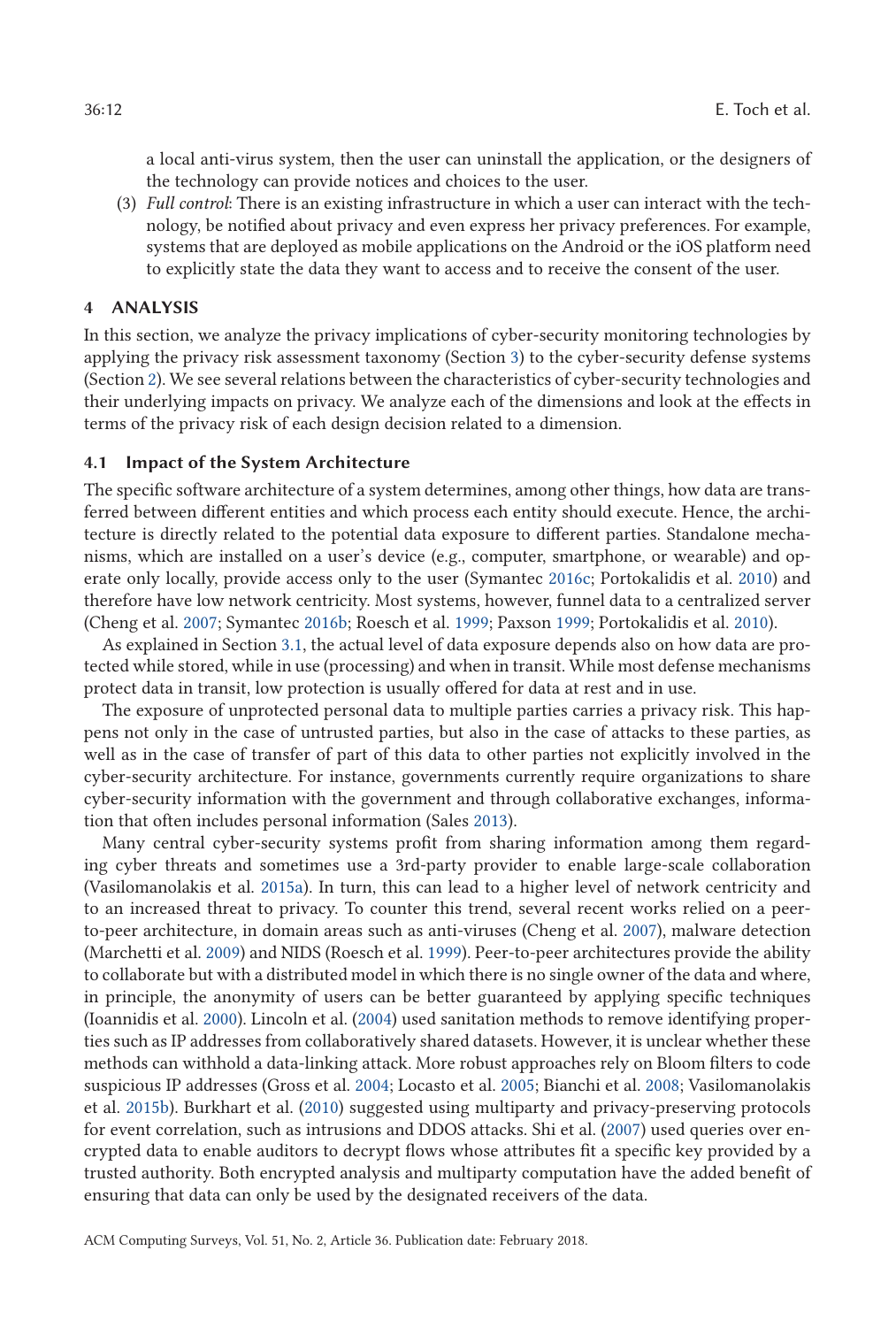#### **4.2 Impact of the Type of Detection**

Anomaly-based cyber-security mechanisms need to build a model of the normal behavior of a system. In principle, this does not imply using personal data, as shown by AccessMiner (Lanzi et al. [2010\)](#page-23-0). However, there are mechanisms that aim at building a detailed model by monitoring the specific operations performed by a user; this may imply inspecting data that can reveal personal information (e.g., Snort (Roesch et al. [1999\)](#page-25-0)). Many anomaly recognition systems build the model once during the learning phase (usually on a server) and then transfer it to the client for monitoring and to report any deviation. Since the normal system behavior may change over time, some anomaly systems also continuously or periodically monitor the operations to keep the model updated using active learning techniques (Moskovitch et al. [2009\)](#page-24-0).

Many cyber-security systems support both anomaly and signature detection (such as Snort (Roesch et al. [1999\)](#page-25-0)). Signature-based detection systems build a model of an attack; this does not usually require access to personal data but rather expert knowledge on the attack. During monitoring, however, the system could require access to user data and activity with the purpose of finding a signature match. In some environments, such as in personal computers, this can be done locally (using a standalone architecture), avoiding the exposure of any personal data to third parties. In others, such as an enterprise cloud or in mobile systems, there are systems that need to search for signature matching remotely on the server (e.g., client-server or collaborative systems). To this end, these systems constantly send user and system operations to the server, causing multiple releases of personal data. In this case, signature-based systems may also pose a privacy threat both in terms of identity and attribute disclosure.

#### **4.3 Impact of the Ecosystem**

*4.3.1 Mobile Ecosystem.* The mobile ecosystem is characterized by devices that usually contain very sensitive personal (and business) data, including contacts, communication patterns, and the whereabouts of a user. Hence, one of the major privacy impacts of cyber-security solutions for this ecosystem is the high sensitivity to attribute disclosure. Similarly, these devices contain information that can be used to easily re-identify a user (e.g., contacts and mobile account information).

*4.3.2 IoT Ecosystem.* A somewhat similar consideration holds for the IoT ecosystem. Considering that, for example, home automation systems may continuously detect home activities, health-care-related IoT systems may reveal medical conditions, and IoT installations in smart environments may include cameras or other systems that can directly or indirectly identify users performing activities in specific places at given times. These ecosystems are commonly characterized by an architecture that includes one or more gateways under the user's control; they also often rely on cloud data processing. When a cyber-security system performs detection on the gateway, the risk of data exposure is negligible, but whenever processing is moved to the cloud, this is no longer true.

*4.3.3 Enterprise Ecosystem.* Considering the enterprise ecosystem, particularly the typical organization IT infrastructure, user identity is usually disclosed or easily derived using static IP addresses, along with the infrastructure's DNS association, and MAC addresses uniquely associated with an individual. Hence, whenever data that includes an IP address or a MAC address are released as part of the cyber-security system, the risk of identification is high. Concerning attribute disclosure, in principle, this may include presence and location data, financial data, medical data, and performance indicators that may be considered sensitive. In enterprise ecosystems, there is a tendency to use centralized client-server systems managed within the organization. In this case, data exposure is limited, since personal data are not sent to third parties.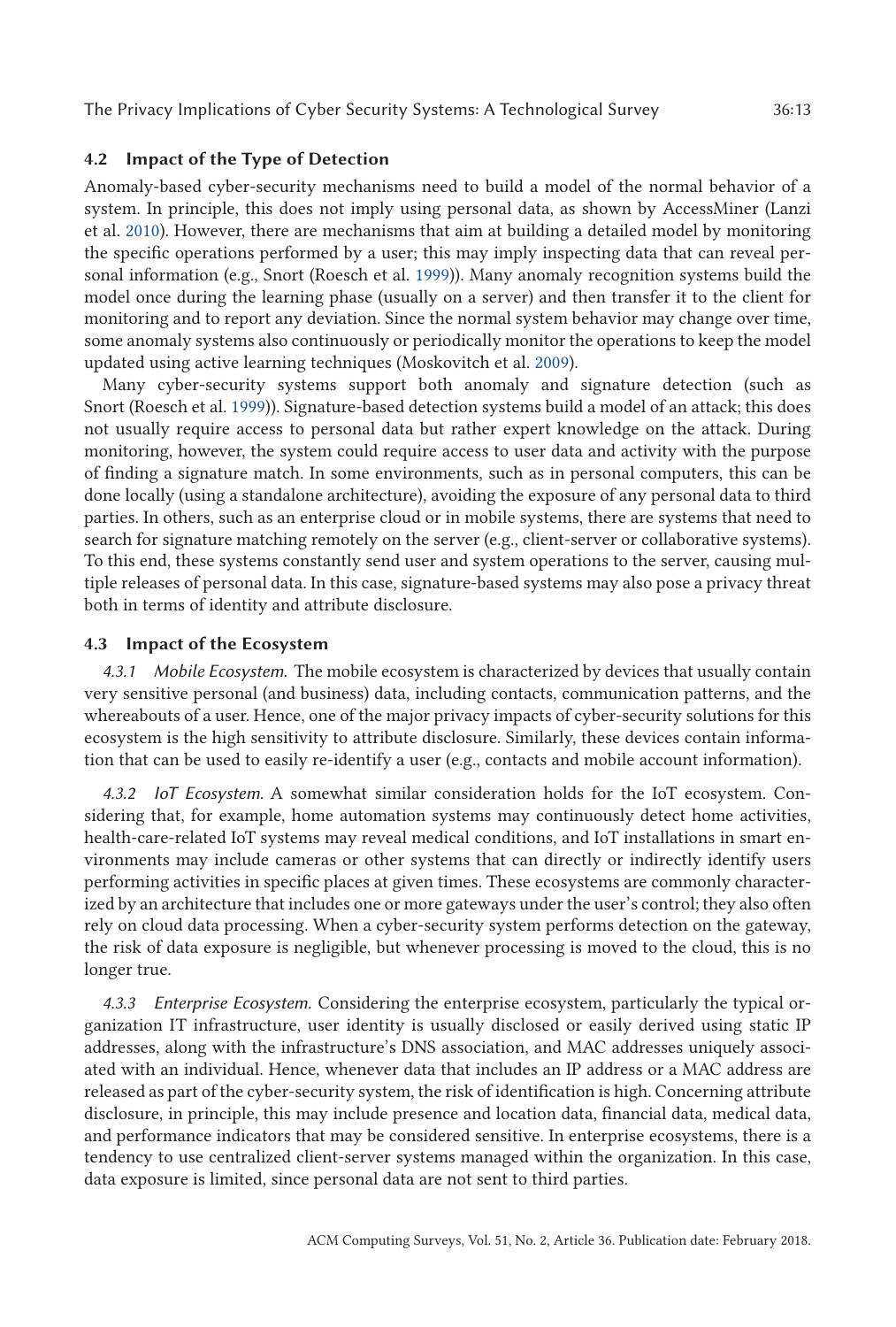*4.3.4 Ecosystem and User Control.* Current cyber-security systems offer little, if any, control to the user regarding the way data are inspected; hence, privacy control can be considered nonexistent or very low for all current systems. However, the ecosystem often determines the mode of interaction with the user; hence, cyber-security systems for different ecosystems have different potential impacts on the privacy control they may offer. The mobile environment allows users to receive notices (e.g., via notifications or pop-ups) and enable or disable permissions related to apps and services; hence, this ecosystem has the potential for a good level of privacy control; unfortunately, the control is currently limited to the standard permissions that a system platform offers to apps, which are requested only once, i.e., upon installation. Current anti-virus products for the Android platform explicitly ask for nearly complete access to a system (e.g., AVG 2017 asks for approximately 20 permissions related to messages, phone calls, network communication, and storage).

The IoT ecosystem includes many devices that do not allow any direct interaction with the user; hence, interaction is possible only at the administrative level on the gateway or through an interface with a server-side component when present. Enterprise environments usually include PCs and devices with preinstalled and preconfigured software that offer no privacy control to the end user. These environments often also use NIDS and enterprise malware detection systems. Since these systems operate on routers of the organization network, analyzing data at low protocol levels independent of specific applications, it is quite natural that no control is given to the final user. Standalone systems, such as PCs, allow the user some form of control, including installation consent and activation/deactivation of specific protections; however, these actions are currently not associated with any explanation regarding their privacy implications.

#### **4.4 Impact of Monitored Data**

The possibility of anonymization in cyber-security is tightly related to the type of monitored data. Each type of data provides different levels of protection for users, ranging from data that is fully identified to data that can be re-identified but only with some significant effort. It is important to note that we have not found a cyber-security technology that claims that it can provide full anonymization to its users, given the existing re-identification body of knowledge. Several systems, such as phishing detectors, spam detectors, and mobile protection systems, have direct access to straightforward identifying information, such as a user's name, email address, phone number, or email content (sent and received). To protect privacy, these systems require complex mechanisms that can obfuscate identifying details to restore anonymity (Di Castro et al. [2016\)](#page-22-0).

In many cyber-security mechanisms, the monitored data do not directly contain the identity of users but are sufficient for re-identifying users. For example, many types of malware detection systems and anti-virus systems require ongoing access to system calls (including their parameters), which often contain information about usernames, passwords, and other types of information that can be used to identify a user. Web monitoring systems access application-level protocols, such as HTTP and SMTP, all of which regularly contain information that can be used to re-identify users. For instance, HTTP header information can reveal personally identifiable information, such as email addresses typed in a web form (Starov et al. [2016\)](#page-25-0) or the specific browser being used (Nikiforakis et al. [2013\)](#page-24-0). Similarly, mobile protection systems access information that can be used to re-identify users, including the configuration of mobile devices (Kurtz et al. [2016\)](#page-23-0).

Cyber-security systems that operate using network data may be limited to inspecting network packet headers or accessing the content handled by higher-level protocols. In the first case, the IP addresses and logical ports of both senders and receivers are revealed. We have already noted that within organizations, static IPs are often directly mapped to specific individuals. More generally, an IP address can provide information such as approximate geographical location and, combined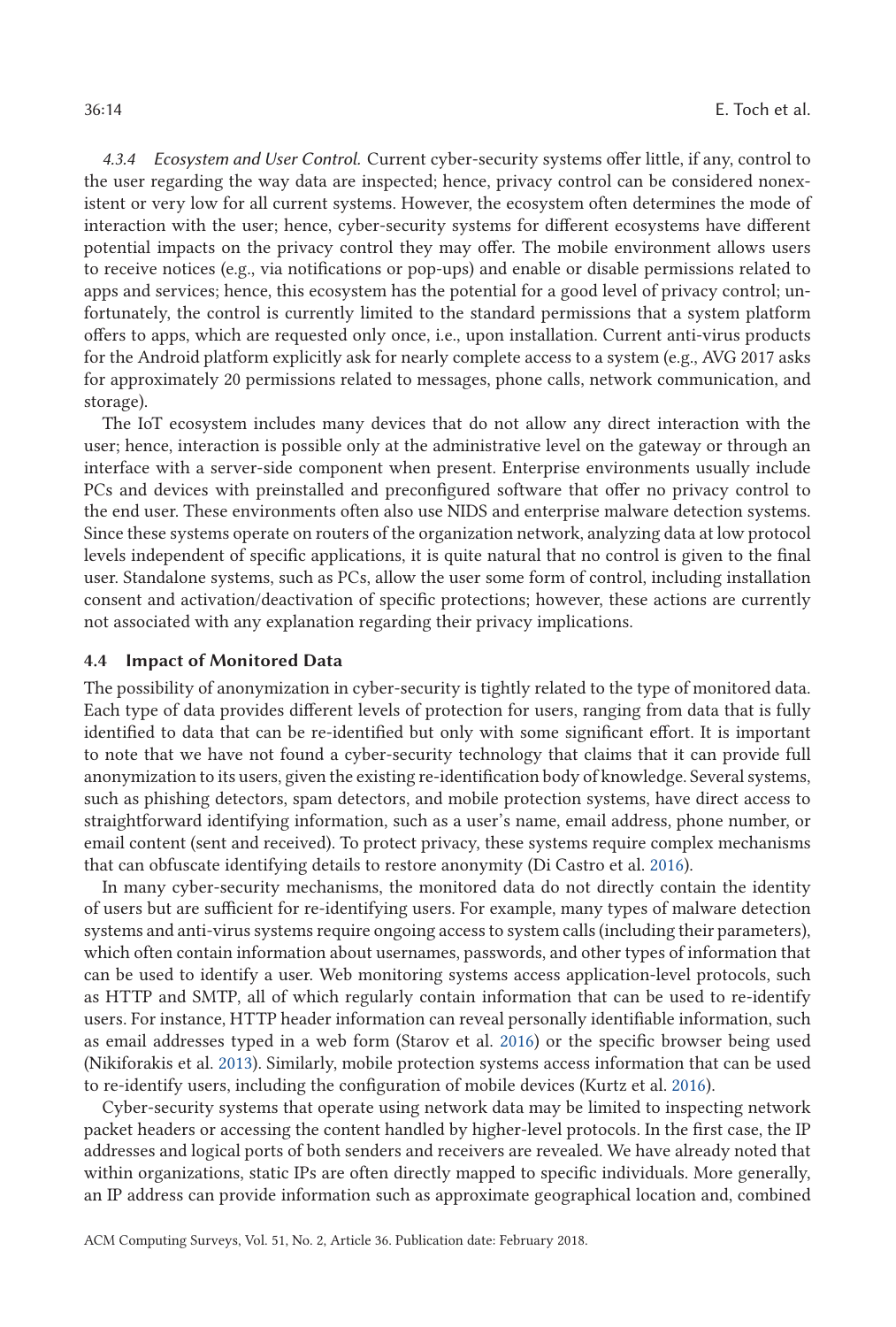<span id="page-14-0"></span>with other sources, the online services for which an individual has registered, personal interests based on websites visited, and organizational affiliations (Commissioner [2013\)](#page-21-0). The combination of these properties can potentially lead to personal identification.

Considering the privacy risks involved in attribute disclosure, cyber-security technologies that inspect HTTP headers and content in detail may also reconstruct browsing history and the content of query strings, which may be sensitive (and also used as quasi-identifiers (Malandrino and Scarano [2013\)](#page-23-0)). The same holds for email content that, even when not used for re-identification, may be very sensitive. When files are the data being inspected, the file content may be sensitive (relevant for attribute disclosure), but it may also be used for re-identification (e.g., a tagged selfie or biometrics data). The file name itself may sometimes be both sensitive and useful for reidentification. When inspected files are executables, the risk of revealing identifying or sensitive information is much lower. Even when the type of data being inspected is network packets, the data can reveal the sender and receiver hosts in terms of IP addresses. When the data are not limited to the header but also include the content, unless encrypted, the whole communication can be exposed, making the risk of sensitive attribute disclosure potentially high.

## **4.5 Analysis Summary**

The analysis reveals that different aspects of cyber-security systems have different impacts on possible privacy breaches due to the exposure of identifiable personal data. Despite the analysis being quite involved and dependent on the specific design choices of a system with respect to different dimensions, a high-level consideration emerges: The *system architecture* has the most impact on *data exposure*, the *type of data* being inspected influences *identification* and *sensitivity*, and the *ecosystem* impacts *user control* (e.g., mobile devices may easily provide alerts, while IoT devices may not have a direct interface) and usually contains particular data sources that can be integrated with the some information to re-identify users.

It is important to consider that certain characteristics of cyber-security technologies may significantly influence others. For example, anomaly-based detection is usually performed in a centralized client-server architecture, since a server has more computational resources and can improve the accuracy of the model by considering data from multiple systems. Hence, based on our analysis, privacy risks due to correlated cyber-security properties will lead to combined risks.

Table [2](#page-15-0) summarizes our considerations and can guide the analysis of a specific cyber-security system, suggesting for each characteristic of the specific cyber-security solution which privacy aspects should be considered to evaluate the related risk.

## **5 CASE STUDY: INFORMATION SECURITY FOR SMART HOME AUTOMATION**

We present a case study of a smart home automation system to illustrate how our guidelines can be applied to the analysis of security systems. The considered use case reproduces the general architecture that is representative of different mainstream products. In particular, we consider the general architecture assumed by a major security market player in a recent technical report (Symantec [2015a\)](#page-25-0). The system is depicted in Figure [3.](#page-16-0) Several sensors are deployed at home, including presence sensors, power meters, wall switch sensors, smart thermostats, gas sensors, microphones, and cameras. Sensors periodically communicate their data via a wireless network protocol such as Z-Wave to the home gateway. Through the gateway, a remote service provider can update the sensor firmware, send configuration messages to sensors, and send commands to actuators. Moreover, specific gateways may run custom applications that directly control sensors and actuators. Web applications allow the user to configure the home automation directives, to enable or disable sensors, and to send commands to actuators. The user can access these apps either locally or remotely using a mobile device. Authentication is based on passwords. Remote access to the gateway can be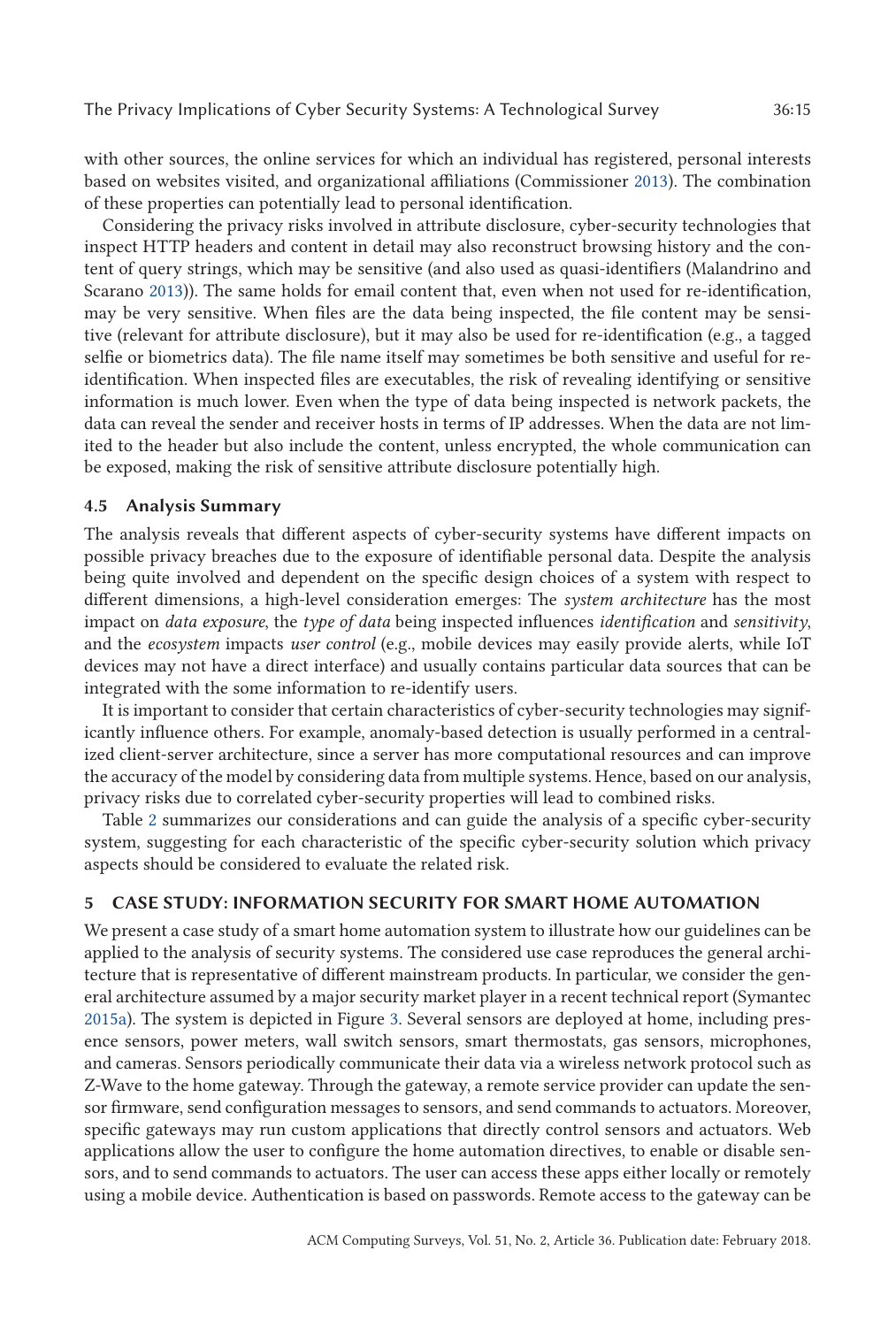<span id="page-15-0"></span>

| Cyber-security system features |                 |                                              | Privacy Implications and suggested analysis                                                                                                                                                                                                                                                                                                               |  |  |
|--------------------------------|-----------------|----------------------------------------------|-----------------------------------------------------------------------------------------------------------------------------------------------------------------------------------------------------------------------------------------------------------------------------------------------------------------------------------------------------------|--|--|
| Dimension                      | <b>Type</b>     | Sub-type                                     |                                                                                                                                                                                                                                                                                                                                                           |  |  |
| Architecture                   | Standalone      |                                              | [Exp] Low network centricity, but check data at rest and data in use protection.                                                                                                                                                                                                                                                                          |  |  |
| of system                      | Client-server   |                                              | [Exp] High network centricity. Check policies, data in transit and data at rest/use pro-<br>tection for server and third party entities.                                                                                                                                                                                                                  |  |  |
|                                | Collaborative   |                                              | [Exp] High network centricity. Check data in transit and data at rest/use protection for<br>sharing users.                                                                                                                                                                                                                                                |  |  |
| Type of<br>Detection           | Anomaly-based   |                                              | [Id] [Sens] Re-identifying and sensitive data accessed during training and monitoring.<br>Check specific data and degree of re-identifiability/sensitivity [Freq] Check risk of cor-<br>relation between multiple releases used to update the model                                                                                                       |  |  |
|                                | Signature-based |                                              | [Id] [Sens] Identifiable and sensitive data accessed during monitoring. Check specific<br>data and degree of re-identifiability/sensitivity                                                                                                                                                                                                               |  |  |
| Ecosystem                      | Mobile Devices  |                                              | [Id] Check for re-identifying data as contacts & location. [Sens] Check for access to<br>communication patterns. [Ctrl] Check level of user control (limited app permissions).                                                                                                                                                                            |  |  |
|                                | IoT             |                                              | [Id] Check for re-identifying data (e.g., video from cameras) [Sens] Check for access to<br>sensible data on medical conditions, behavioral data [Exp] check architecture (Gateway,<br>cloud) and its risks                                                                                                                                               |  |  |
|                                | Enterprise      |                                              | [Id] Check for re-identifying data (e.g., static IP/MAC address) [Sens] Check for sensi-<br>ble data as presence, financial records, work performance [Exp] usually medium net-<br>work centricity (private cloud/server) but check data protection [Ctrl] check for con-<br>trol/notification on PCs. Check for network monitoring without notification. |  |  |
| Type<br>of Data                | Application     | System calls<br>(no param.)                  | [Id] Usually preserves anonymity [Sens] check if info on used appli-<br>cation is sensitive                                                                                                                                                                                                                                                               |  |  |
|                                |                 | System calls<br>with param.                  | [Id] Re-identifiable (e.g., by name, address from login forms). Estimate risk. [Sens] Re-<br>vealed sensible data includes application used, files, input/output, network communi-<br>cation (web browsing)                                                                                                                                               |  |  |
|                                |                 | HTTP header                                  | [Id] Re-identifiable (e.g., by web browsing analysis, username). Estimate risk. [Sens]<br>Revealed sensible data includes Web browsing history, system information                                                                                                                                                                                        |  |  |
|                                |                 | HTTP header<br>+ content                     | [Id] Re-identifiable (e.g., by web browsing analysis, username). Estimate risk. [Sens]<br>Revealed sensible data includes Web browsing history, system information, cookies,<br>forms, passwords                                                                                                                                                          |  |  |
|                                |                 | Emails                                       | [Id] Identified (e.g., by signature, name, physical address) or re-identifiable (e.g., email<br>address, affiliation). Estimate risk. [Sens] Revealed sensible data includes email content,<br>sender/receiver                                                                                                                                            |  |  |
|                                | Files           | Documents                                    | [Id] Re-identifiable (e.g., by signature). Estimate risk. [Sens] Revealed sensible data in-<br>cludes personal content, business content                                                                                                                                                                                                                  |  |  |
|                                |                 | Executables                                  | [Id] Usually preserves anonymity                                                                                                                                                                                                                                                                                                                          |  |  |
|                                |                 | Media                                        | [Id] Re-identifiable (e.g., by tagged photos, voice, biometrics) [Sens] Revealed sensible<br>data may be media content                                                                                                                                                                                                                                    |  |  |
|                                | Network         | $\rm IP$<br>packet<br>header                 | [Id] Re-identifiable (e.g., by static IP address in organizations, geo-location, organiza-<br>tional affiliation). Estimate risk. [Sens] Revealed sensible data includes sender/receiver<br>hosts (visited websites)                                                                                                                                      |  |  |
|                                |                 | $_{\rm IP}$<br>packet<br>header<br>+ content | [Id] Re-identifiable (e.g., through IP, username, email). Estimate risk [Sens] Revealed<br>sensible data includes sender/receiver hosts, communication content                                                                                                                                                                                            |  |  |

# Table 2. Guiding Principles for Privacy Analysis of Cyber-security Systems

*Note*: [Exp] Data Exposure; [Id] Identification; [Sens] Sensitivity; [Ctrl] User Control; [Freq] Frequency of Release.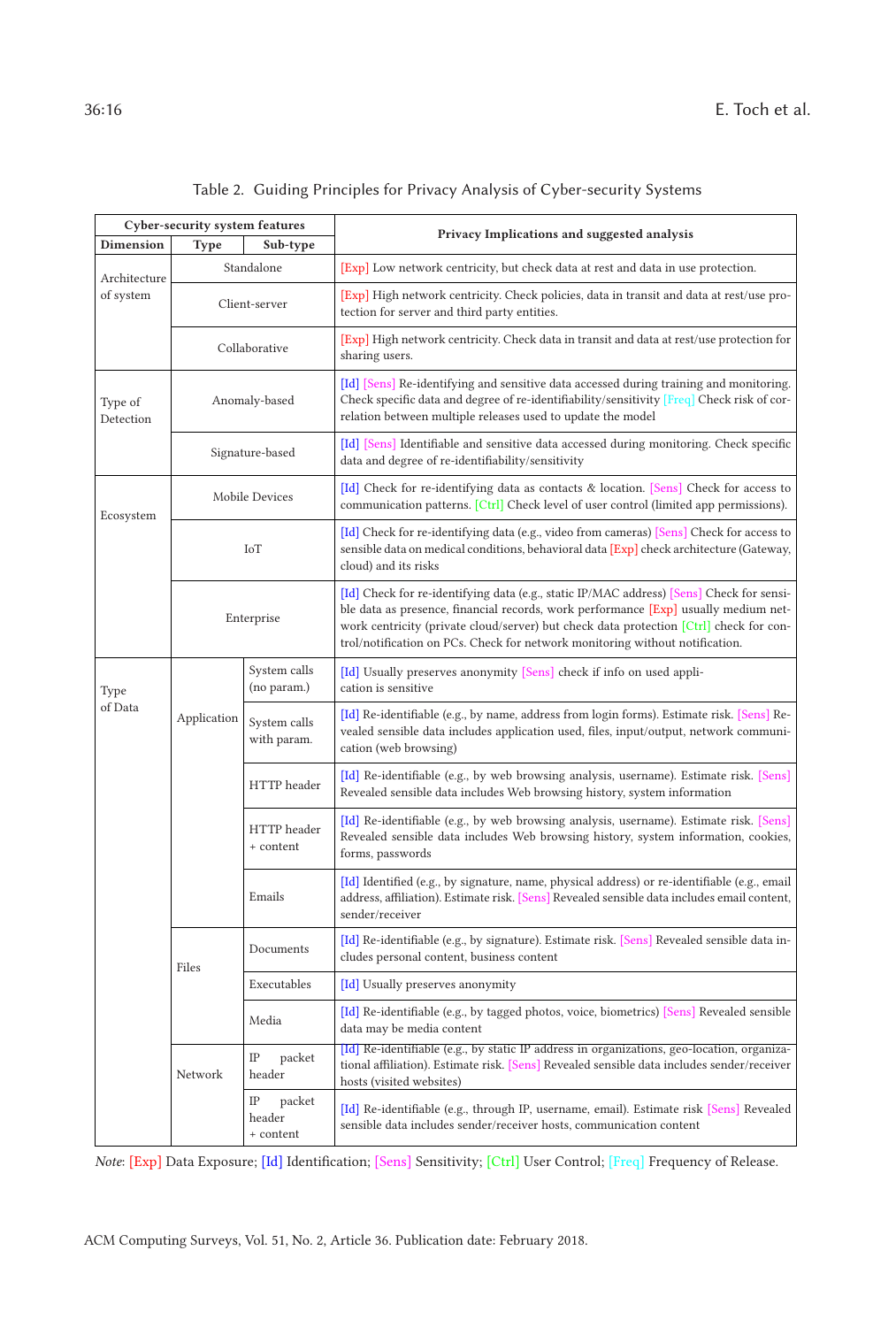<span id="page-16-0"></span>

Fig. 3. Case study: A home automation system, with several layers of cyber-security defense systems.

restricted to specific IP addresses. The automation service provider can remotely install, remove, and update apps; it can also update the gateway firmware. Communication between the gateway and external entities is done through the Internet.

As discussed in Symantec [\(2016a\)](#page-25-0), ONeill et al. [\(2016\)](#page-24-0), and Lin et al. [\(2015\)](#page-23-0), an adversary can perform different attacks to achieve different goals. An adversary's goal may be to steal or track personal data (e.g., video streams from cameras, personal habits, and times at which the user is away from home). This goal can be achieved, for instance, by installing malware on a gateway that forwards sensor data to the adversary. Another goal can be to take control of the system to trigger actuator operations (e.g., disabling the anti-theft security system). This goal can be achieved via different methods, including stealing the user's password, installing malware either on the gateway or on the mobile device, or installing malicious firmware on the gateway. Moreover, specific actuator operations can be triggered by tampering with data in transit from sensors to the gateway. The typical attack vectors are the network and application layers.

Unfortunately, a recent study shows that many consumer-level IoT products currently on the market lack effective cyber-security mechanisms, leaving the home automation system exposed to several vulnerabilities (Antonakakis et al. [2017\)](#page-21-0). However, the increasing awareness of users and companies regarding cyber-security, as well as novel data protection regulations, will inevitably determine an improvement of protections mechanisms for IoT systems in the near future. Hence, for the sake of this case study, we assume that the home automation system adopts state-of-the-art cyber-security mechanisms, such as Danda and Hota [\(2016\)](#page-22-0). In particular, we assume that the system is provided with the following cyber-security mechanisms, which are envisioned in Symantec [\(2016a\)](#page-25-0) and Sadeghi et al. [\(2015\)](#page-25-0) as good practice for IoT infrastructures. Communication is protected by encryption and secure authentication. Applications running on a device are protected through code signing. The gateway and the automation service provider infrastructure run HIDS and HIPS for malware detection. The mobile device is provided with a security suite including anti-virus and anti-phishing tools. A tampering detection system monitors the functionality of the sensors.

Next, we analyze the privacy implications of the cyber-security solution according to the guiding principles presented in Section [4.](#page-11-0) Our analysis is summarized in Table [3.](#page-17-0)

*Architecture of the System*. In this case study, the cyber-security defense systems adopt different architectures. The hardware protection system adopts a standalone architecture, while host-based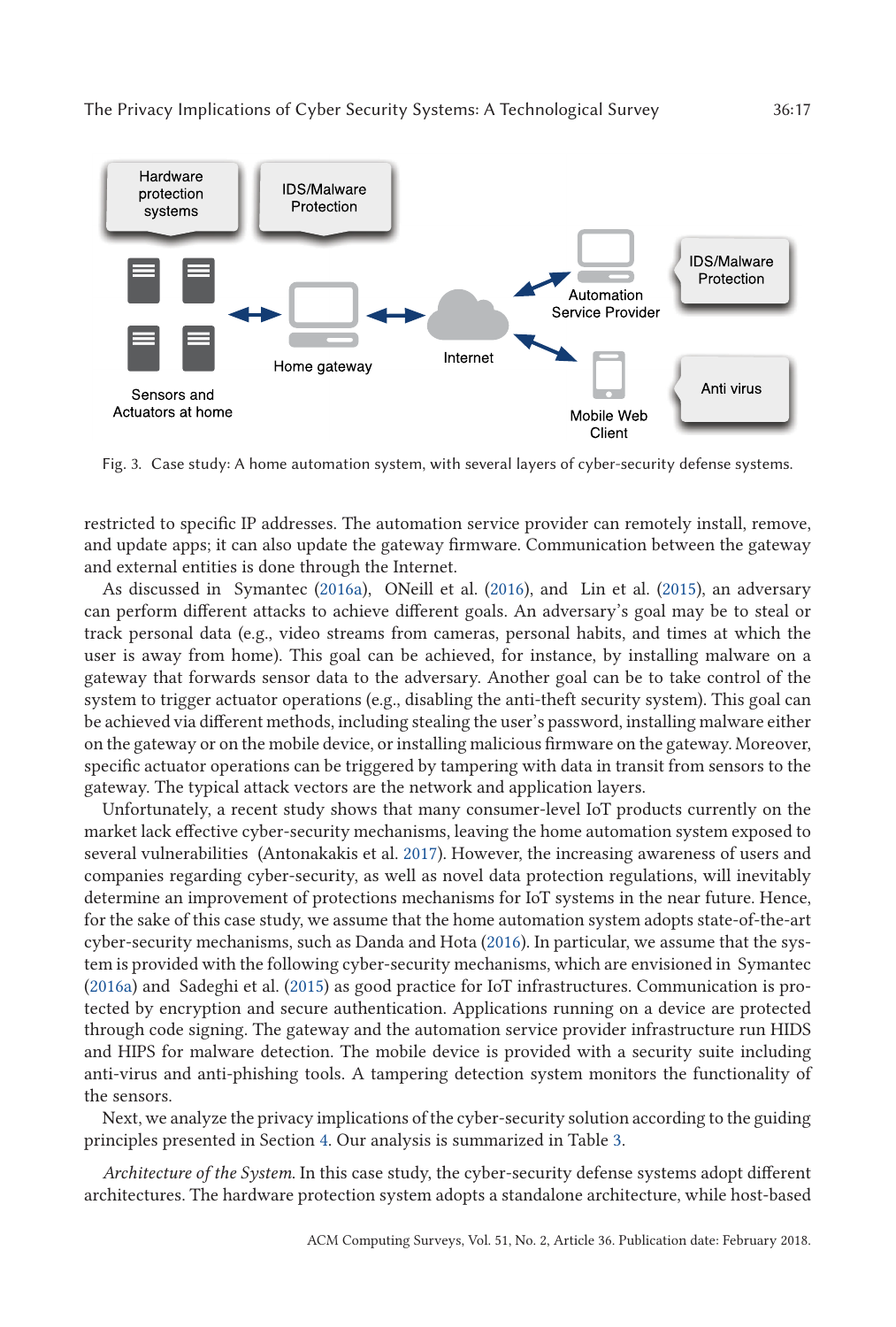<span id="page-17-0"></span>

|                           | Cyber-security system features                                                                                      | Privacy Implications and suggested analysis                                                                                                                                                                                                                                                                                               |
|---------------------------|---------------------------------------------------------------------------------------------------------------------|-------------------------------------------------------------------------------------------------------------------------------------------------------------------------------------------------------------------------------------------------------------------------------------------------------------------------------------------|
| Dimension                 | Type                                                                                                                |                                                                                                                                                                                                                                                                                                                                           |
| Architecture<br>of system | Standalone (hardware<br>protection system),<br>Client-server or<br>Collaborative<br>(host-based security<br>suites) | [Exp] Check whether sensor data are<br>communicated in plain text or not.<br>Communicate sensor data to the gateway<br>through a secure channel (elliptic curve<br>cryptography). Communicate data from the<br>home gateway to remote entities using an<br>encrypted channel.                                                             |
| Type of<br>Detection      | Anomaly-based or<br>Signature-based<br>(depending on the used<br>HIDS and HIPS<br>products)                         | [Id] [Sens] [Freq] Home sensor data,<br>especially if observed on the long term,<br>may reveal sensitive information (presence,<br>routines, medical conditions) or reveal the<br>user's identity. Check specific data and<br>degree of re-identifiability/sensitivity.                                                                   |
| Ecosystem                 | Mobile Devices, IoT                                                                                                 | [Sens] High data sensitivity (activities,<br>habits, personal data). Check for sensitive<br>data. Check for risks of inferring additional<br>sensitive data. [Ctrl] Limited user control.                                                                                                                                                 |
| Type<br>of Data           | Application, Network                                                                                                | [Sens] Some kinds of sensor data are<br>inherently sensitive (audio-video streams),<br>other kinds may be used to infer sensitive<br>data (number of inhabitants, personal<br>lifestyle. [Id] The user's identity may be<br>reconstructed based on the home gateway<br>IP address or Web activity. Check degree of<br>re-identifiability. |

Table 3. Guiding Principles for Privacy Analysis of the Case Study

*Note*: [Exp] Data Exposure; [Id] Identification; [Sens] Sensitivity; [Ctrl] User Control; [Freq] Frequency of Release.

security suites adopt a client-server or a collaborative architecture, depending on the software in use. The network centricity of the hardware protection system is low. However, a recent study conducted on IoT products currently on the market shows that in many cases (19% of evaluated products) the communication of the IoT system with the cloud is not protected by end-to-end encryption (Symantec [2015a\)](#page-25-0). Moreover, in most cases, sensors communicate their data to a gateway using proprietary plain-text protocols to reduce computational and transmission costs, increasing the level of data exposure. Ideally, sensor data should be transmitted using an efficient and secure channel. Technologies such as elliptic curve cryptography may be lightweight enough to fulfill the requirements of several IoT infrastructures. However, the network centricity of HIDS, HIPS, anti-viruses, and anti-phishing tools is relatively high. However, the data exposure is reduced if encrypted channels are used to communicate the data among the home gateway and external entities, and if sensitive data are stored on the home gateway and on the infrastructure of the automation service provider in an encrypted format.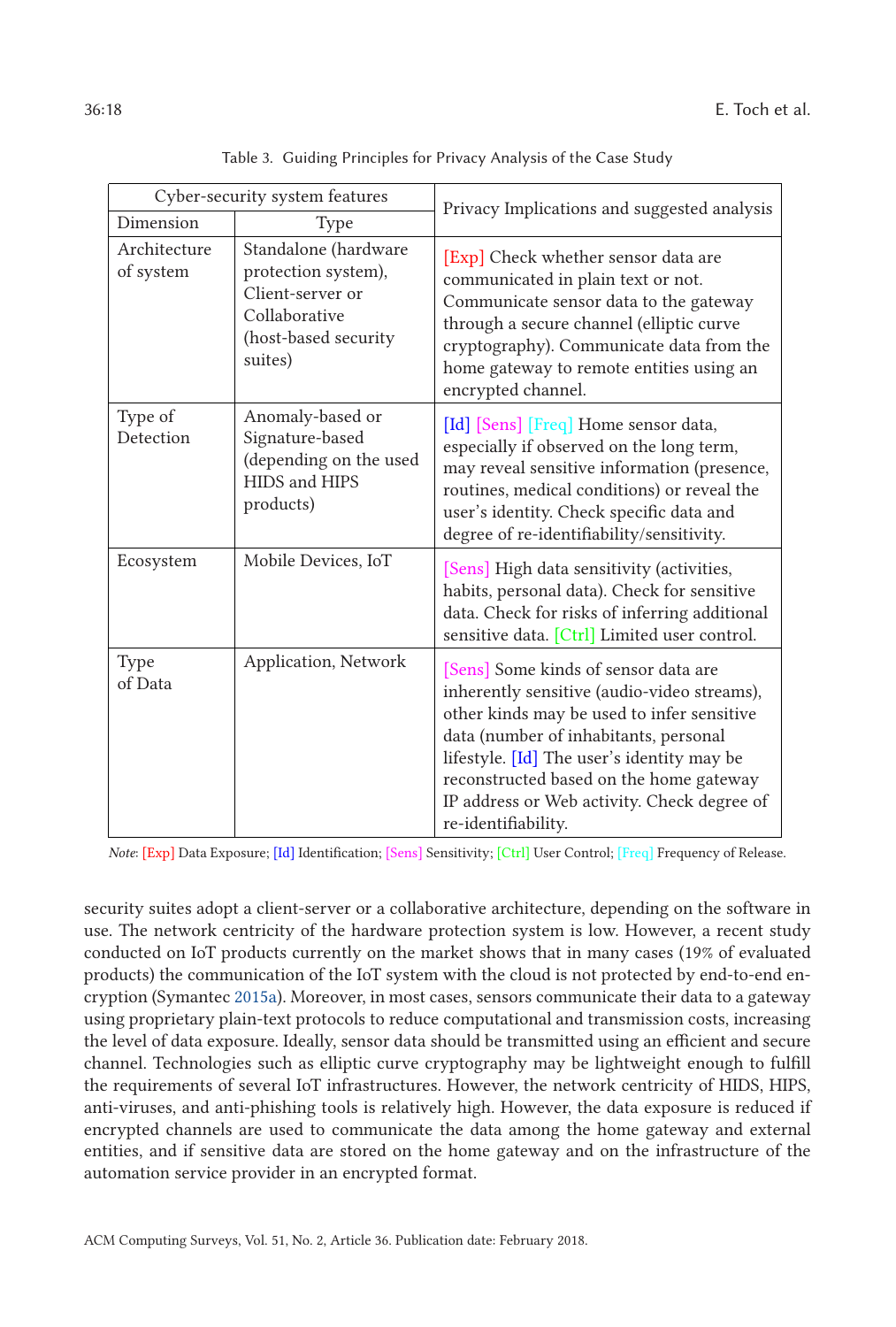<span id="page-18-0"></span>*Type of Detection*. Depending on the type of detection, different HIDS and HIPS mechanisms may act at different levels. While some technologies may only inspect system calls, other systems may also inspect other information, such as sensor data. For instance, a camera tampering detection system must inspect the video stream of a camera. The same approach may be used to detect tampering with other kinds of sensor data. In particular, anomaly-based detection relies on the long-term observation of a user's data, which may enable the recognition of personal habits and routines and even medical conditions. Moreover, sensor data (e.g., biometric data) and low-level system information (e.g., IP addresses) may lead to the reconstruction of an individual's identity.

*Ecosystem*. The ecosystem of this case study, which includes IoT and mobile devices, is complex. The complexity of the ecosystem calls for the adoption of different cyber-security mechanisms, which involve a large spectrum of personal data. The ecosystem is characterized by very high data sensitivity, particularly regarding data that involve indoor and outdoor activities, as well as other personal data. Moreover, when matched with external knowledge, this private data may lead to re-identification of an individual.

*Type of Data*. The cyber-security mechanisms in our use case include an IDS, which is operated by the automation service provider, and may inspect all network data packets. Such packets may include inherently sensitive data such as audio-video streams and other types of data that may be used to infer sensitive information. For example, presence sensor data can reveal the times at which a user is absent from home. Recurrent absence patterns can be inferred by observing the presence sensor data over a long period of time. Sensor-based security systems can have access to hardware-level information, such as fine-grained power meter data. The analysis of such data could yield several kinds of privacy-sensitive information, such as appliances in use in the home, the number of inhabitants, and personal lifestyles (Laughman et al. [2003\)](#page-23-0). Activities carried out in the home can also be recognized based on a combination of different sensor data (Ye et al. [2012\)](#page-26-0). The long-term analysis of recurring activities may enable the recognition of particular kinds of diseases, including cognitive impairment (Hayesa et al. [2008\)](#page-22-0). Even though explicit identifiers are not exposed to the cyber-security mechanisms, other data can be used to re-identify the data owner. The user's identity may be inferred from the (static) IP address of the gateway and from sensor data (e.g., video streams) or from the Web activities observed by the security suite running on the user's mobile device.

*User Control*. Most users have very limited awareness about what type of data is collected about them using IoT devices, and how this data can be used to infer sensitive information (Egelman et al. [2015\)](#page-22-0). Moreover, most of the IoT devices for smart homes are "closed", i.e., the user has no control on the cyber-security mechanisms actually running on the device. Even in the cases in which some control is offered, lack of awareness can lead to misconfiguration possibly resulting in privacy breaches. The lack of awareness also prevents the users from controlling cyber-security systems operated by the automation service provider, even if those products would offer such a possibility.

#### **6 DISCUSSION**

Cyber-security systems pose a unique challenge to privacy. While they protect people's digital safety and information privacy from external threats, our analysis reveals that many cyber-security systems regularly access personal and sensitive information. To balance external and internal threats, we first need to understand the collection of personal information and to evaluate its use against the protection it provides and against other alternatives that maintain adequate security but provide better privacy. In the following section, we discuss the implications of our work on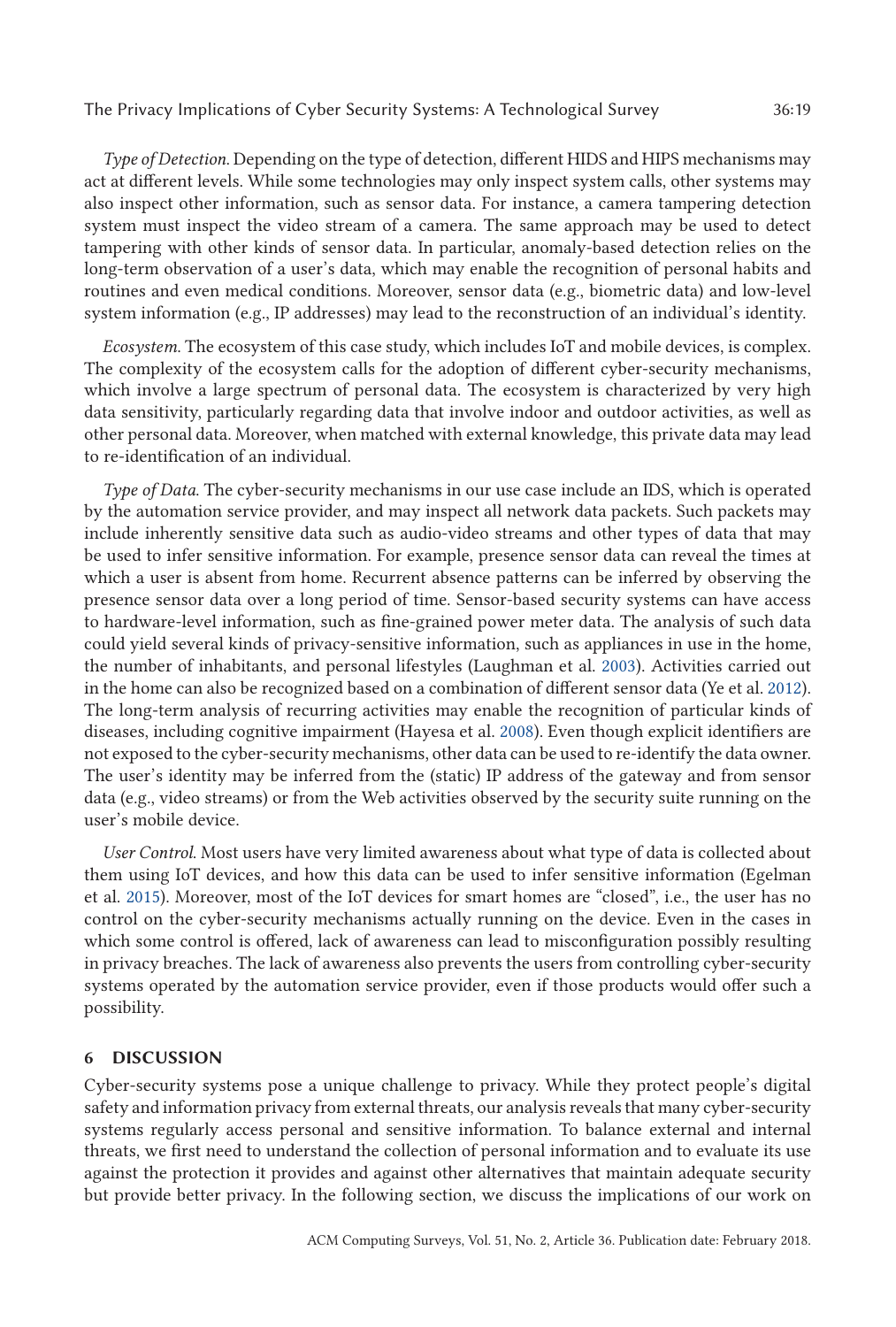deploying cyber-security systems, developing new privacy enhancing technologies, and regulating cyber-security operations.

*Architectural Considerations*. Our analysis highlights the complex impact of the type of architecture on the privacy of cyber-security systems. We could not find many instances of contemporary standalone systems, as shared databases are now crucial for recognizing threats and synchronizing responses. It seems reasonable to argue that standalone solutions are not sufficient, though they are considered optimal from the perspective of privacy (Spiekermann and Cranor [2009\)](#page-25-0). Therefore, the design of cyber-security systems should seek other architectures as a means to control access to private information. Collaborative intrusion detection systems offer an interesting model for such an architecture. Since private information is explicitly shared between different parties, a diverse set of Privacy Enhancing Technologies (PETs) has been proposed. We observe a trade-off between trust and privacy when evaluating different architectural solutions. For example, in collaborative architectures, there is no inherent trust regarding the other parties and therefore more restrictive privacy enhancing technologies must be used. It is very conceivable that privacy-enhancing solutions developed for collaborative architectures can also be applied to centralized architectures. More broadly, we argue that cyber-security researchers and developers should assume that every system, regardless of its architecture, should be designed as if the information will be shared with untrusted partners. In this way, the design of a system can protect the privacy of its users by default and can further protect that privacy against future cyber attacks and data leakage.

*Protecting Privacy with Technology*. There are several important challenges in developing and studying new methods for PETs that can be applied to cyber-security. Many of which have been used in the context of sharing network events and intrusions. A small number of solutions were designed to work in centralized environments, such as email filtering (for spam and malware) in large email servers using anonymization methods (Di Castro et al. [2016\)](#page-22-0). These studies provide an initial set of solutions for privacy-oriented cyber-security technologies. However, they are far from sufficient. We see that PETs for centralized architectures are lacking and that the set of obfuscation and anonymization solutions are still very limited.

Future privacy-aware cyber-security solutions should aim at minimizing data exposure, either by reducing network centricity, for example, by performing a larger part of the analysis at the client side or by providing more comprehensive protection to data during transfer, use and rest using sensitivity analysis (Shu et al. [2015\)](#page-25-0) and cryptographic means such as secure multiparty computations (Liang et al. [2015\)](#page-23-0).

*Regulation and Policy*. In environments in which privacy is difficult to achieve, regulation and policy become the feasible solutions. Privacy-by-design principles call for an analysis of system design elements and determine whether data handling is legitimate or not by considering the privacy regulations of users' countries and the legal and technical precautions taken by an organization (Oetzel and Spiekermann [2014\)](#page-24-0). Even if an organization concludes that all the personal information is handled legitimately, after performing the analysis that we propose, the reports resulting from the analysis will be precious documentation for accountability purposes in the event of a data breach or dispute. Moreover, a detailed map of personal data processing and related privacy impact assessments are increasingly becoming a standard requirement in several privacy regimes, such as in the European GDPR (European Union [2016\)](#page-24-0).

System designers and regulators have several tools for mitigating privacy threats when architectural solutions and privacy-enhancing technologies do not suffice. The principle of notice and consent is an important fair information practice principles (FIPP), requiring that people should be given notice regarding cyber-security information practices before any of their personal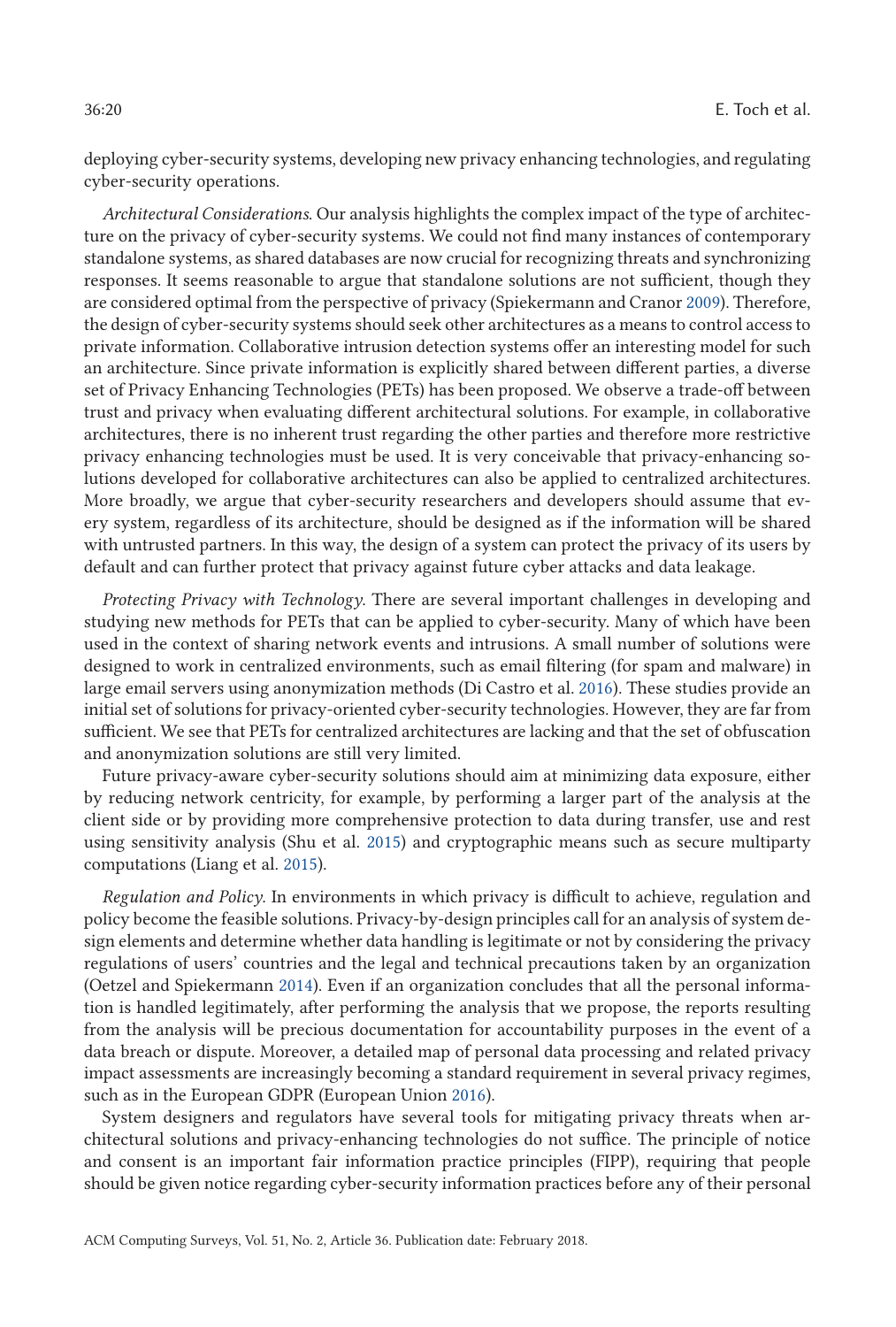information is collected. However, the implementation of notice and consent should be considered carefully. While most privacy policies and end user license agreements (EULAs) describe what type of data is collected by the cyber-security systems, these agreements are criticized for being too long (McDonald and Cranor [2008\)](#page-24-0) and unreadable by the average Internet user (Sumeeth et al. [2012\)](#page-25-0). It is suggested to use notice and consent mechanisms that provide users with standardized interfaces that allow them to compare and understand the privacy practices of services (Kelley et al. [2009\)](#page-23-0), with timely and contextualized information when deciding which service to use (Schaub et al. [2015\)](#page-25-0), and with choices that are actionable and are tailored to users' preferences (Hirschprung et al. [2017\)](#page-22-0).

Legal experts may rely on security experts or software engineers to evaluate technical aspects of data management. Unfortunately, it is often the case that these experts do not have specific training in privacy and may oversee important issues. An interesting case study is a court order (Authority [2016\)](#page-21-0) of the Italian data protection authority involving an Italian university that was continuously collecting data associated with MAC addresses for several reasons, including cybersecurity. The data protection authority rejected the university's claim that they were handling anonymous data. Therefore, we argue that organizations and developers should focus on privacy engineering principles and should make the distinction between privacy and security clearer.

*Balancing Privacy and Safety*. Embedding privacy in cyber-security requires a new type of thinking regarding the balance of security and privacy. In many cases, the enhancement of privacy can degrade the resolution of data and therefore the effectiveness of security system. Analyzing this trade-off is an open problem, as it requires established methods to measure both security outcomes and privacy. For example, Jin et al. [\(2017\)](#page-23-0) aimed to characterize the trade-off between intrusion detection accuracy and the privacy of organizations in collaborative intrusion detection and showed that a stable equilibrium is possible under several assumptions. An important future work can be to identify and develop new metrics for quantifying the level of security protection and privacy harm of a given system. These types of measures can help guide the future development and regulation of privacy-oriented cyber-security systems.

### **7 CONCLUSIONS**

The taxonomy presented in this article suggests a way to classify and analyze the privacy implications of cyber-security defense systems. We find that almost all cyber-security technological categories require some access to personal sensitive information, under reasonable assumptions of re-identification and computing power. Our analysis reveals that evaluating the privacy risks involved in using a cyber-security system requires more than the system's generic technological category; it is necessary to classify them in terms of the dimensions identified in Section [2](#page-2-0) and to carefully consider their impact on privacy risks, as discussed in Section [4.](#page-11-0)

Since different privacy-preserving techniques have been proposed to mitigate specific privacy threats (e.g., anonymization and obfuscation for decreasing the sensitivity of the personal data), we believe that the identification of the privacy risks involved in a specific aspect of a cyber-security technology can offer guidance not only in choosing one technique over another but, more importantly, in designing more privacy-aware cyber-security technologies with little or no compromise with regard to their effectiveness in protecting from cyber attacks.

For policymakers, this analysis can be used to guide the regulation, checks, and design requirements that follow the development of a technology. This is particularly important against the backdrop of legislation and policies that set the cyber-security requirements of government agencies and companies. This analysis can also serve as a framework for analyzing the trade-off between the risk that cyber-security systems protect against and the privacy risk that is imposed by the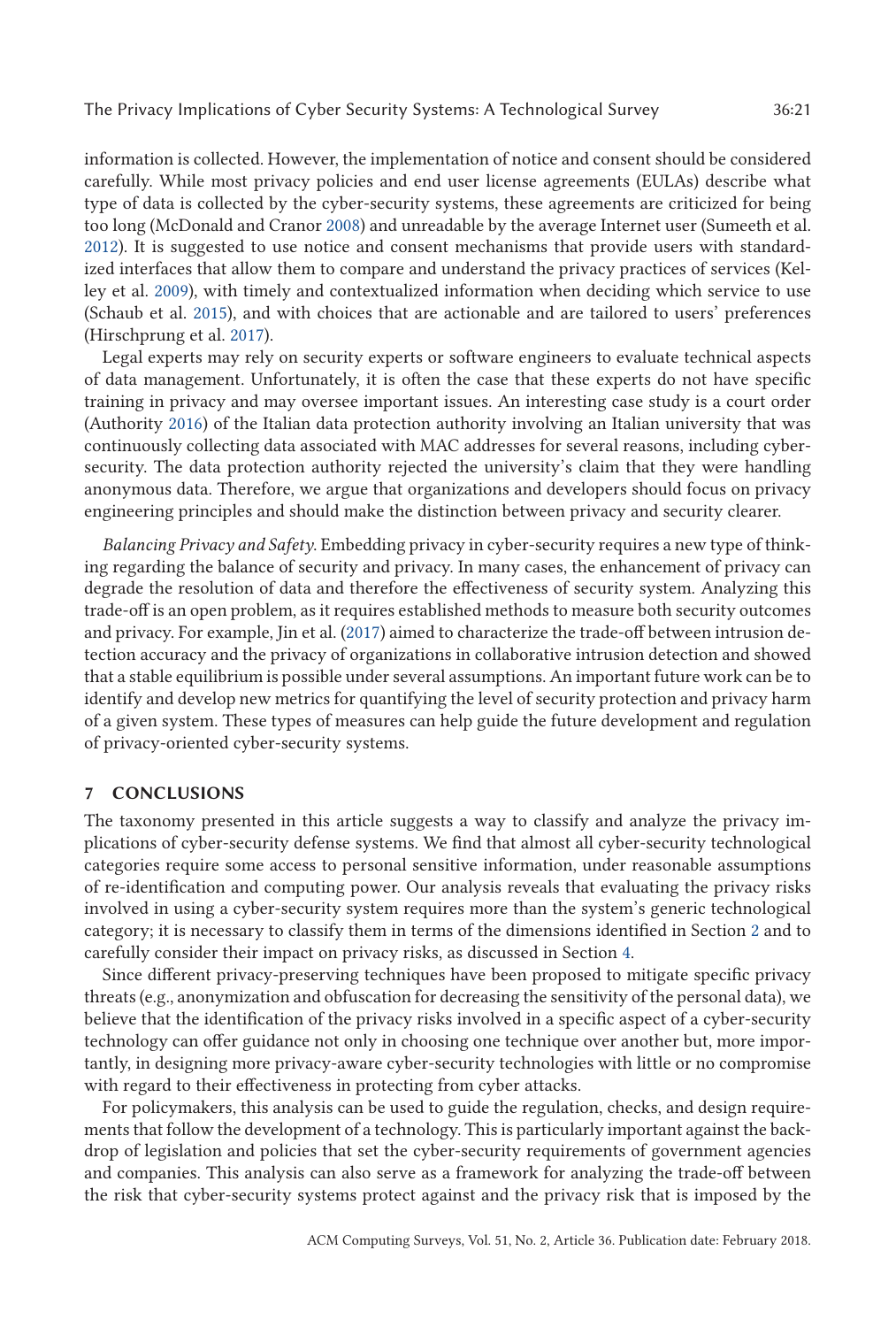<span id="page-21-0"></span>systems themselves. Because our analysis shows that users can be identified in nearly all cybersecurity systems, we argue that policies should emphasize the embedding of privacy protections and controls in cyber-security requirements.

Our analysis shows the need of designing privacy-enhancing technologies for cyber-security mechanisms. Privacy-aware cyber-security solutions can control data exposure by choosing privacy-oriented architectures (such as client side or distributed) or by providing more advanced protection to monitored data. Such solutions must also be more transparent to users with respect to the type of information they collect, be more explicit about their privacy and security implications, and provide a better level of control.

# **ACKNOWLEDGMENTS**

The authors thank Dr. Hadas Chassidim for her comments on this article. The authorsalso thank the anonymous reviewers for their valuable suggestions, which improve the content and quality of our article.

#### **REFERENCES**

- Jagdish Prasad Achara, Gergely Acs, and Claude Castelluccia. 2015. On the unicity of smartphone applications. In *Proceedings of the 14th ACM Workshop on Privacy in the Electronic Society*. ACM, 27–36.
- Manos Antonakakis, Tim April, Michael Bailey, Matt Bernhard, Elie Bursztein, Jaime Cochran, Zakir Durumeric, J. Alex Halderman, Luca Invernizzi, Michalis Kallitsis, Deepak Kumar, Chaz Lever, Zane Ma, Joshua Mason, Damian Menscher, Chad Seaman, Nick Sullivan, Kurt Thomas, and Yi Zhou. 2017. Understanding the mirai botnet. In *Proceedings of the 26th USENIX Security Symposium (USENIX Security'17)*. USENIX Association, Vancouver, BC, 1093–1110. Retrieved from [https://www.usenix.org/conference/usenixsecurity17/technical-sessions/presentation/antonakakis.](https://www.usenix.org/conference/usenixsecurity17/technical-sessions/presentation/antonakakis)
- Italian Data Protection Authority. 2016. Processing of personal data of employees by e-mail and other work tools. Retrieved from [http://www.garanteprivacy.it/web/guest/home/docweb/-/docweb-display/docweb/5408460.](http://www.garanteprivacy.it/web/guest/home/docweb/-/docweb-display/docweb/5408460)
- Claudio Bettini and Daniele Riboni. 2015. Privacy protection in pervasive systems: State of the art and technical challenges. *Pervas. Mobile Comput.* 17 (2015), 159–174. DOI:<http://dx.doi.org/10.1016/j.pmcj.2014.09.010>
- Giuseppe Bianchi, Simone Teofili, and Matteo Pomposini. 2008. New directions in privacy-preserving anomaly detection for network traffic. In *Proceedings of the 1st ACM Workshop on Network Data Anonymization*. ACM, 11–18.
- Iker Burguera, Urko Zurutuza, and Simin Nadjm-Tehrani. 2011. Crowdroid: Behavior-based malware detection system for android. In *Proceedings of the 1st ACM Workshop on Security and Privacy in Smartphones and Mobile Devices (SPSM'11)*. ACM, 15–26. DOI:<http://dx.doi.org/10.1145/2046614.2046619>
- Martin Burkhart, Mario Strasser, Dilip Many, and Xenofontas Dimitropoulos. 2010. SEPIA: Privacy-preserving aggregation of multi-domain network events and statistics. *Network* 1 (2010), 101101.
- Ismail Butun, Salvatore D. Morgera, and Ravi Sankar. 2014. A survey of intrusion detection systems in wireless sensor networks. *IEEE Commun. Surveys Tutor.* 16, 1 (2014), 266–282. DOI:<http://dx.doi.org/10.1109/SURV.2013.050113.00191>
- Davide Canali, Andrea Lanzi, Davide Balzarotti, Christopher Kruegel, Mihai Christodorescu, and Engin Kirda. 2012. A quantitative study of accuracy in system call-based malware detection. In *Proceedings of the 2012 International Symposium on Software Testing and Analysis (ISSTA'12)*. ACM, New York, NY, 122–132. DOI:<http://dx.doi.org/10.1145/2338965.2336768>
- James Cannady. 1998. Artificial neural networks for misuse detection. In *Proceedings of the National Information Systems Security Conference*. 368–81.
- Checkpoint. 2017. Checkpoint security appliances. Retrieved from [https://www.checkpoint.com/.](https://www.checkpoint.com/)
- Jerry Cheng, Starsky H. Y. Wong, Hao Yang, and Songwu Lu. 2007. SmartSiren: Virus detection and alert for smartphones. In *Proceedings of the 5th International Conference on Mobile Systems, Applications and Services*. 258–271.
- Roger Clarke. 2009. Privacy impact assessment: Its origins and development. *Comput. Law Secur. Rev.* 25, 2 (2009), 123–135.
- Canada Privacy Commissioner. 2013. *What an IP Address Can Reveal About You*. Technical Report. Office of the Privacy Commissioner of Canada.
- Andrea Continella, Michele Carminati, Mario Polino, Andrea Lanzi, Stefano Zanero, and Federico Maggi. 2017. Prometheus: Analyzing webinject-based information stealers. *J. Comput. Secur.* Preprint (2017), 1–21.
- Scott E. Coull, Charles V. Wright, Fabian Monrose, Michael P. Collins, Michael K. Reiter et al. 2007. Playing devil's advocate: Inferring sensitive information from anonymized network traces. In *Proceedings of the Network and Distributed System Security Symposium (NDSS'07)*, Vol. 7. 35–47.
- Stefano Cristalli, Mattia Pagnozzi, Mariano Graziano, Andrea Lanzi, and Davide Balzarotti. 2016. Micro-virtualization memory tracing to detect and prevent spraying attacks. In *Proceedings of the 25th USENIX Security Symposium*

ACM Computing Surveys, Vol. 51, No. 2, Article 36. Publication date: February 2018.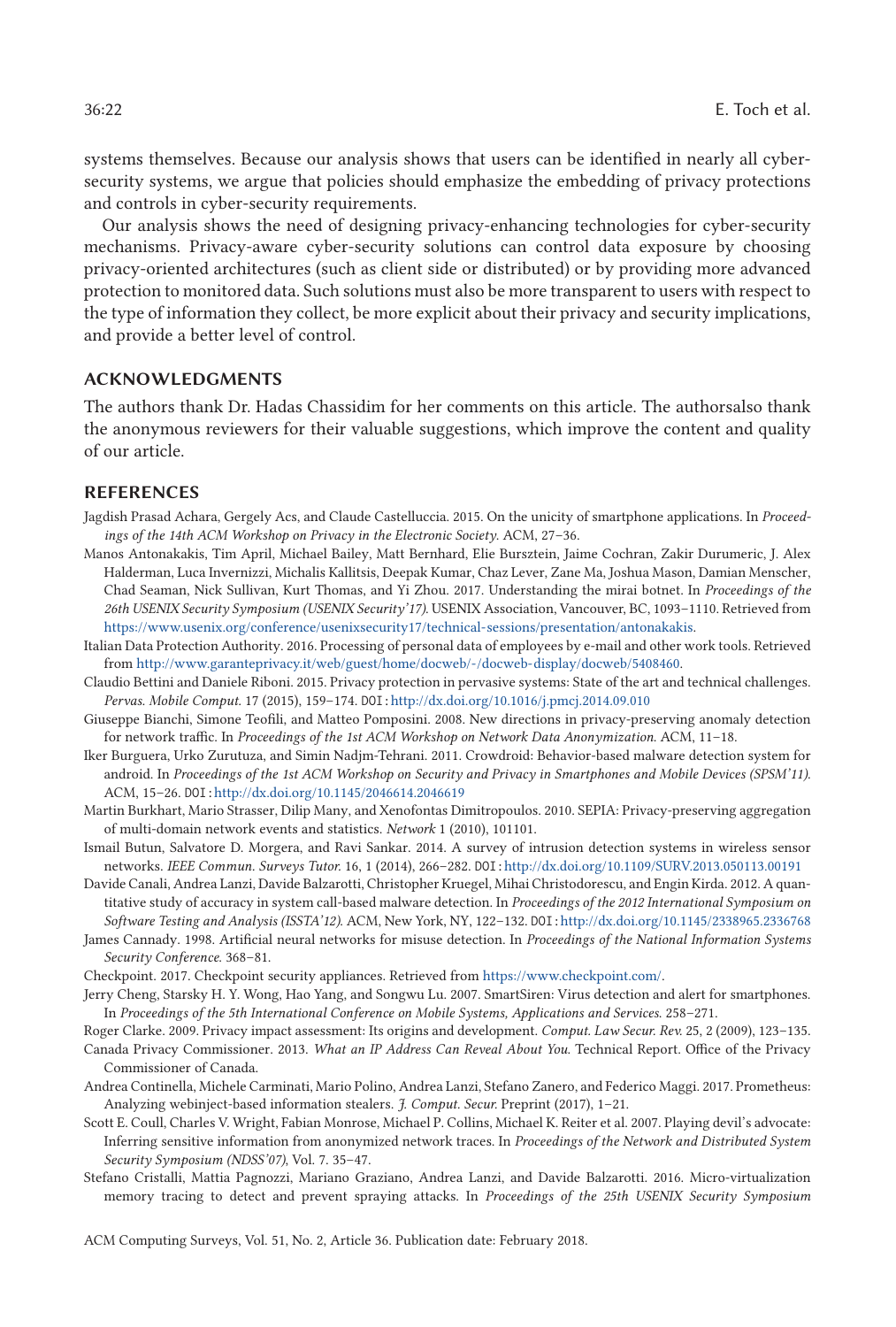<span id="page-22-0"></span>*(USENIX Security'16)*[. USENIX Association, Austin, TX, 431–446. Retrieved from](https://www.usenix.org/conference/usenixsecurity16/technical-sessions/presentation/stefano) https://www.usenix.org/conference/ usenixsecurity16/technical-sessions/presentation/stefano.

- Robert E. Crossler and France Bélanger. 2017. The mobile privacy-security knowledge gap model: Understanding behaviors. In *Proceedings of the 50th Hawaii International Conference on System Sciences*.
- Jagan Mohan Reddy Danda and Chittaranjan Hota. 2016. Attack identification framework for IoT devices. In *Information Systems Design and Intelligent Applications*. Springer, 505–513.
- M. de los Angeles Cosio Leon, Juan Ivan Nieto Hipolito, and Jesús Luna García. 2009. A security and privacy survey for WSN in e-health applications. In *Proceedings of the Electronics, Robotics and Automotive Mechanics Conference (CERMA'09).* IEEE, 125–130.
- Yves-Alexandre de Montjoye, César A. Hidalgo, Michel Verleysen, and Vincent D. Blondel. 2013. Unique in the crowd: The privacy bounds of human mobility. *Sci. Rep.* 3 (2013).
- Yves-Alexandre de Montjoye, Laura Radaelli, Vivek Kumar Singh et al. 2015. Unique in the shopping mall: On the reidentifiability of credit card metadata. *Science* 347, 6221 (2015), 536–539.
- Yvo Desmedt. 2011. Man-in-the-middle attack. In *Encyclopedia of Cryptography and Security*. Springer, 759–759.
- Dotan Di Castro, Liane Lewin-Eytan, Yoelle Maarek, Ran Wolff, and Eyal Zohar. 2016. Enforcing k-anonymity in web mail auditing. In *Proceedings of the 9th ACM International Conference on Web Search and Data Mining*. ACM, 327–336.
- Cynthia Dwork. 2006. Differential privacy. In *Proceedings of the 33rd International Colloquium on Automata, Languages and Programming (ICALP'06) (Lecture Notes in Computer Science)*, Vol. 4052. Springer, 1–12.
- Serge Egelman, Raghudeep Kannavara, and Richard Chow. 2015. Is this thing on?: Crowdsourcing privacy indicators for ubiquitous sensing platforms. In *Proceedings of the 33rd Annual ACM Conference on Human Factors in Computing Systems*. ACM, 1669–1678.
- William Enck, Peter Gilbert, Seungyeop Han, Vasant Tendulkar, Byung-Gon Chun, Landon P. Cox, Jaeyeon Jung, Patrick McDaniel, and Anmol N. Sheth. 2014. TaintDroid: An information-flow tracking system for realtime privacy monitoring on smartphones. *ACM Trans. Comput. Syst. (TOCS)* 32, 2 (2014), 5.
- Aristide Fattori, Andrea Lanzi, Davide Balzarotti, and Engin Kirda. 2015. Hypervisor-based malware protection with accessminer. *Comput. Secur.* 52 (2015), 33–50.
- Henry Hanping Feng, Oleg M. Kolesnikov, Prahlad Fogla, Wenke Lee, and Weibo Gong. 2003. Anomaly detection using call stack information. In *Proceedings of the 2003 IEEE Symposium on Security and Privacy (SP'03)*. IEEE Computer Society, Washington, DC, 62–75.
- Diogo A. B. Fernandes, Liliana F. B. Soares, João V. Gomes, Mário M. Freire, and Pedro R. M. Inácio. 2014. Security issues in cloud environments: A survey. *Int. J. Info. Secur.* 13, 2 (2014), 113–170. DOI:<http://dx.doi.org/10.1007/s10207-013-0208-7>
- Ian Fette, Norman Sadeh, and Anthony Tomasic. 2007. Learning to detect phishing emails. In *Proceedings of the 16th International Conference on World Wide Web*. ACM, 649–656.
- Pedro Garcia-Teodoro, J Diaz-Verdejo, Gabriel Maciá-Fernández, and Enrique Vázquez. 2009. Anomaly-based network intrusion detection: Techniques, systems and challenges. *Comput. Secur.* 28, 1 (2009), 18–28.
- Sharad Goel, J. M. Hofman, and M. Irmak Sirer. 2012. Who does what on the web: Studying web browsing behavior at scale. In *Proceedings of the International Conference on Weblogs and Social Media*. 130–137.
- Mariano Graziano, Lorenzo Flore, Andrea Lanzi, and Davide Balzarotti. 2016. Subverting operating system properties through evolutionary DKOM attacks. In *Proceedings of the 13th International Conference on Detection of Intrusions and Malware, and Vulnerability Assessment, Vol. 9721 (DIMVA'16)*. Springer-Verlag New York, Inc., New York, NY, 3–24. DOI:[http://dx.doi.org/10.1007/978-3-319-40667-1\\_1](http://dx.doi.org/10.1007/978-3-319-40667-1_1)
- Philip Gross, Janak Parekh, and Gail Kaiser. 2004. Secure selecticast for collaborative intrusion detection systems. In *Proceedings of the 3rd International Workshop on Distributed Event-Based Systems (DEBS'04)*. IET.
- Tamara L. Hayesa, Francena Abendroth, Andre Adami, Misha Pavel, Tracy A. Zitzelberger, and Jeffrey A. Kaye. 2008. Unobtrusive assessment of activity patterns associated with mild cognitive impairment. *Alzheimers Dement.* 4, 6 (2008), 395–405.
- Ron Hirschprung, Eran Toch, Hadas Schwartz-Chassidim, Tamir Mendel, and Oded Maimon. 2017. Analyzing and optimizing access control choice architectures in online social networks. *ACM Trans. Intell. Syst. Technol. (TIST)* 8, 4 (2017), 57.
- Albert J. Hoglund, Kimmo Hatonen, and Antti S. Sorvari. 2000. A computer host-based user anomaly detection system using the self-organizing map. In *Proceedings of the IEEE-INNS-ENNS International Joint Conference on Neural Networks (IJCNN'00)*, Vol. 5. IEEE, 411–416.
- Jian Hu, Hua-Jun Zeng, Hua Li, Cheng Niu, and Zheng Chen. 2007. Demographic prediction based on user's browsing behavior. In *Proceedings of the 16th International Conference on World Wide Web*. ACM, 151–160.
- Sotiris Ioannidis, Angelos D. Keromytis, Steve M. Bellovin, and Jonathan M. Smith. 2000. Implementing a distributed firewall. In *Proceedings of the 7th ACM Conference on Computer and Communications Security (CCS'00)*. ACM, 190–199. DOI:<http://dx.doi.org/10.1145/352600.353052>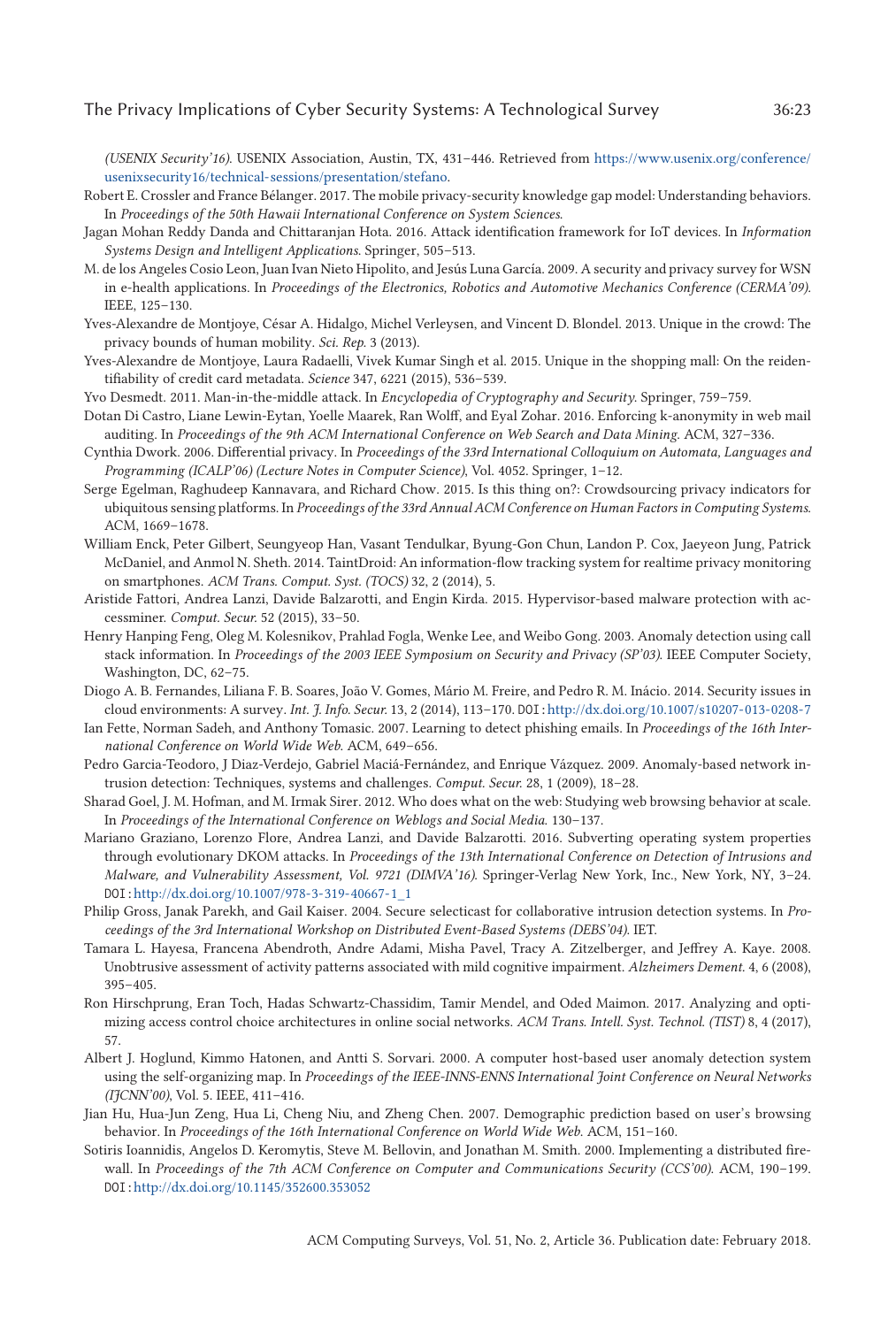- <span id="page-23-0"></span>Julian Jang-Jaccard and Surya Nepal. 2014. A survey of emerging threats in cybersecurity. *J. Comput. Syst. Sci.* 80, 5 (2014), 973–993. DOI:<http://dx.doi.org/10.1016/j.jcss.2014.02.005>
- Richeng Jin, Xiaofan He, and Huaiyu Dai. 2017. On the tradeoff between privacy and utility in collaborative intrusion detection systems-A game theoretical approach. In *Proceedings of the Hot Topics in Science of Security: Symposium and Bootcamp*. ACM, 45–51.
- Patrick Gage Kelley, Joanna Bresee, Lorrie Faith Cranor, and Robert W. Reeder. 2009. A nutrition label for privacy. In *Proceedings of the 5th Symposium on Usable Privacy and Security*. ACM, 4.
- Maciej Korczynski, Ali Hamieh, Jun Ho Huh, Henrik Holm, S. Raj Rajagopalan, and Nina H. Fefferman. 2016. Hive oversight for network intrusion early warning using DIAMoND: A bee-inspired method for fully distributed cyber defense. *IEEE Commun. Mag.* 54, 6 (2016), 60–67.
- Michal Kosinski, David Stillwell, and Thore Graepel. 2013. Private traits and attributes are predictable from digital records of human behavior. *Proc. Nat. Acad. Sci.* 110, 15 (2013), 5802–5805.
- Br[ian Krebs. 2017. Breach at DocuSign Led to Targeted Email Malware Campaign. Retrieved from](https://krebsonsecurity.com/2017/05/breach-at-docusign-led-to-targeted-email-malware-campaign/) https://krebsonsecurity. com/2017/05/breach-at-docusign-led-to-targeted-email-malware-campaign/.
- Katharina Krombholz, Heidelinde Hobel, Markus Huber, and Edgar Weippl. 2015. Advanced social engineering attacks. *J. Info. Secur. Appl.* 22 (2015), 113–122.
- Christopher Kruegel and Giovanni Vigna. 2003. Anomaly detection of web-based attacks. In *Proceedings of the 10th ACM [Conference on Computer and Communications Security \(CCS'03\)](http://dx.doi.org/10.1145/948109.948144)*. ACM, New York, NY, 251–261. DOI:http://dx.doi.org/ 10.1145/948109.948144
- Andreas Kurtz, Hugo Gascon, Tobias Becker, Konrad Rieck, and Felix Freiling. 2016. Fingerprinting mobile devices using personalized configurations. *Proc. Privacy Enhanc. Technol.* 2016, 1 (2016), 4–19.
- Mariantonietta La Polla, Fabio Martinelli, and Daniele Sgandurra. 2013. A survey on security for mobile devices. *IEEE Commun. Surveys Tutor.* 15, 1 (2013), 446–471.
- RSA FraudAction Research Labs. 2011. Anatomy of an attack. Retrieved from [http://blogs.rsa.com/anatomy-of-an-attack/.](http://blogs.rsa.com/anatomy-of-an-attack/)
- Chandana Lala and Brajendra Panda. 2001. Evaluating damage from cyber attacks: A model and analysis. *IEEE Trans. Syst., Man, Cybernet.—Part A: Syst. Hum.* 31, 4 (2001), 300–310.
- Susan Landau. 2014. Highlights from making sense of snowden, part II: What's significant in the NSA revelations. *IEEE Secur. Priv.* 12, 1 (2014), 62–64.
- Andrea Lanzi, Davide Balzarotti, Christopher Kruegel, Mihai Christodorescu, and Engin Kirda. 2010. AccessMiner: Using system-centric models for malware protection. In *Proceedings of the 17th ACM Conference on Computer and Communications Security*. 399–412.
- C. Laughman, Kwangduk Lee, R. Cox, S. Shaw, S. Leeb, L. Norford, and P. Armstrong. 2003. Power signature analysis. *IEEE Power Energy Mag.* 1, 2 (2003), 56–63.
- Bingdong Li, Jeff Springer, George Bebis, and Mehmet Hadi Gunes. 2013. A survey of network flow applications. *J. Netw. Comput. Appl.* 36, 2 (2013), 567–581.
- Ninghui Li, Tiancheng Li, and Suresh Venkatasubramanian. 2007. t-closeness: Privacy beyond k-anonymity and l-diversity. In *Proceedings of (ICDE'07)*. IEEE Computer Society, 106–115.
- Kaitai Liang, Willy Susilo, and Joseph K. Liu. 2015. Privacy-preserving ciphertext multi-sharing control for big data storage. *IEEE Trans. Info. Forensics Secur.* 10, 8 (2015), 1578–1589.
- Xi-Jun Lin, Lin Sun, and Haipeng Qu. 2015. Insecurity of an anonymous authentication for privacy- preserving IoT targetdriven applications. *Comput. Secur.* 48 (2015), 142–149.
- Patrick Lincoln, Phillip A. Porras, and Vitaly Shmatikov. 2004. Privacy-preserving sharing and correlation of security alerts. In *Proceedings of the USENIX Security Symposium*. 239–254.
- Jing Liu, Yang Xiao, Senior Member, Shuhui Li, Wei Liang, and C. L. Philip Chen. 2012. Cyber security and privacy issues in smart grids. *IEEE Commun. Surveys Tutor.* 14, 4 (2012), 981–997. DOI:<http://dx.doi.org/10.1109/SURV.2011.122111.00145>
- Michael E. Locasto, Janak J. Parekh, Angelos D. Keromytis, and Salvatore J. Stolfo. 2005. Towards collaborative security and p2p intrusion detection. In *Proceedings from the 6th Annual IEEE SMC Information Assurance Workshop (IAW'05)*. IEEE, 333–339.
- Justin Ma, Lawrence K. Saul, Stefan Savage, and Geoffrey M. Voelker. 2009. Beyond blacklists: Learning to detect malicious web sites from suspicious URLs. In *Proceedings of the 15th ACM SIGKDD International Conference on Knowledge Discovery and Data Mining*. ACM, 1245–1254.
- Ashwin Machanavajjhala, Johannes Gehrke, Daniel Kifer, and Muthuramakrishnan Venkitasubramaniam. 2006. l-diversity: Privacy beyond k-anonymity. In *Proceedings of International Conference on Data Engineering (ICDE'06)*. IEEE Computer Society.
- Delfina Malandrino and Vittorio Scarano. 2013. Privacy leakage on the web: Diffusion and countermeasures. *Comput. Netw.* 57, 14 (2013), 2833–2855.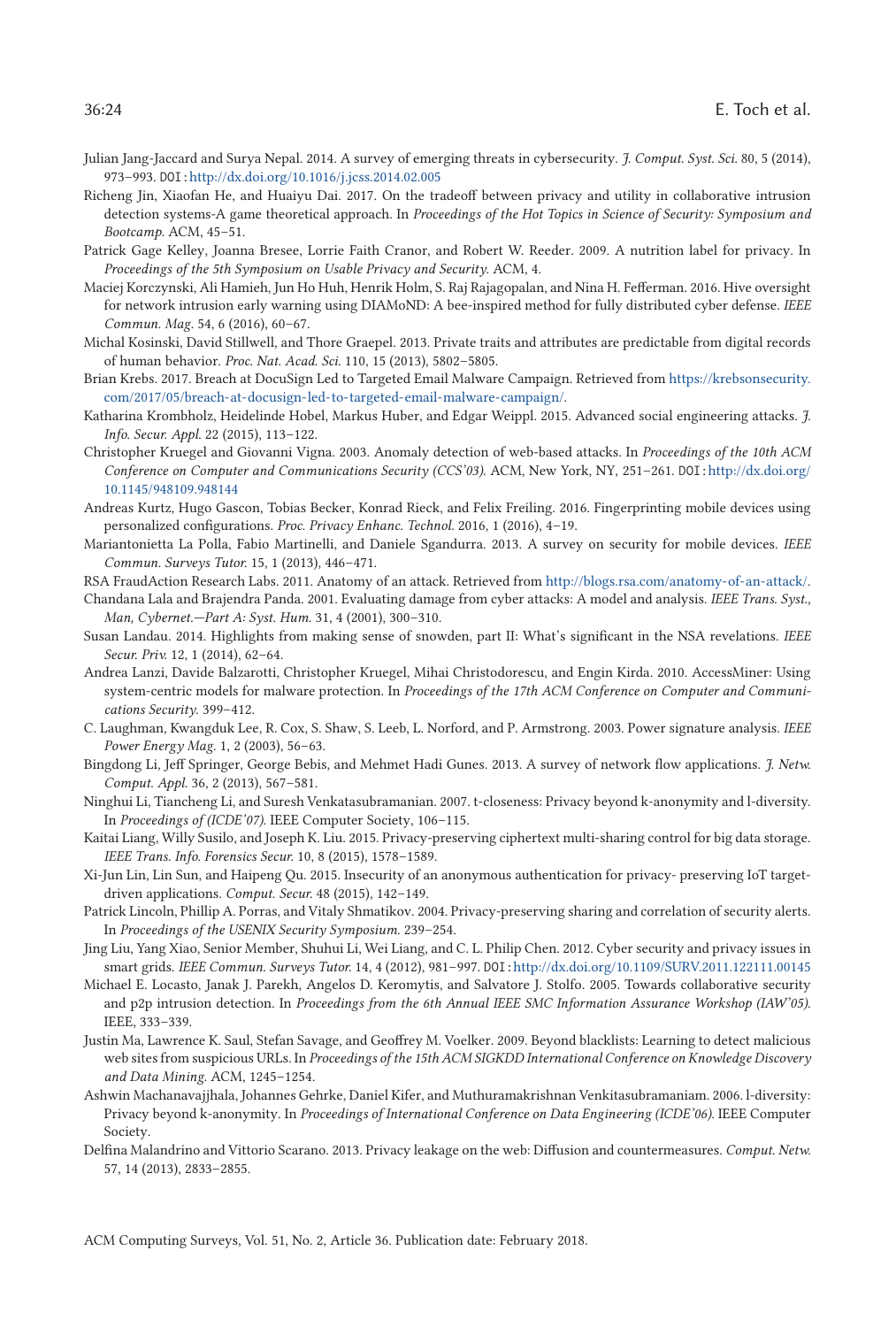- <span id="page-24-0"></span>Mirco Marchetti, Michele Messori, and Michele Colajanni. 2009. Peer-to-peer architecture for collaborative intrusion and malware detection on a large scale. In *Information Security*. Springer, 475–490.
- Sergio Mascetti, Letizia Bertolaja, and Claudio Bettini. 2014. SafeBox: Adaptable spatio-temporal generalization for location privacy protection. *Trans. Data Priv.* 7, 2 (2014), 131–163.
- Sergio Mascetti, Dario Freni, Claudio Bettini, X. Sean Wang, and Sushil Jajodia. 2011. Privacy in geo-social networks: Proximity notification with untrusted service providers and curious buddies. *VLDB J.* 20, 4 (2011), 541–566. arXiv:1007.0408. Aleecia M. McDonald and Lorrie Faith Cranor. 2008. The cost of reading privacy policies. *ISJLP* 4 (2008), 543.
- Frank McSherry and Ratul Mahajan. 2010. Differentially-private network trace analysis. In *Proceedings of SIGCOMM*. ACM, 123–134.
- Eirinaios Michelakis, Ion Androutsopoulos, Georgios Paliouras, George Sakkis, and Panagiotis Stamatopoulos. 2004. Filtron: A Learning-Based Anti-Spam Filter. In *Proceedings of the 1st Conference on Email and Anti-spam.*
- Keith W. Miller, Jeffrey Voas, and George F. Hurlburt. 2012. BYOD: Security and privacy considerations. *IT Profess.* 5 (2012), 53–55.
- Chirag Modi, Dhiren Patel, Bhavesh Borisaniya, Avi Patel, and Muttukrishnan Rajarajan. 2013a. A survey on security [issues and solutions at different layers of cloud computing.](http://dx.doi.org/10.1007/s11227-012-0831-5) *J. Supercomput.* 63, 2 (2013), 561–592. DOI:http://dx.doi.org/ 10.1007/s11227-012-0831-5
- Chirag Modi, Dhiren Patel, Bhavesh Borisaniya, Hiren Patel, Avi Patel, and Muttukrishnan Rajarajan. 2013b. A survey of [intrusion detection techniques in cloud.](http://dx.doi.org/10.1016/j.jnca.2012.05.003) *J. Netw. Comput. Appl.* 36, 1 (2013), 42–57. DOI:http://dx.doi.org/10.1016/j.jnca. 2012.05.003
- Robert Moskovitch, Nir Nissim, and Yuval Elovici. 2009. Malicious code detection using active learning. In *Privacy, Security, and Trust in KDD*. Springer, 74–91.
- Arvind Narayanan and Vitaly Shmatikov. 2008. Robust de-anonymization of large sparse datasets. In *Proceedings of the IEEE Symposium on Security and Privacy (SP'08)*. IEEE, 111–125.
- Terry Nelms, Roberto Perdisci, Manos Antonakakis, and Mustaque Ahamad. 2016. Towards measuring and mitigating social engineering software download attacks. In *Proceedings of the 25th USENIX Security Symposium (USENIX Security'16)*. USENIX Association, 773–789.
- Nick Nikiforakis, Alexandros Kapravelos, Wouter Joosen, Christopher Kruegel, Frank Piessens, and Giovanni Vigna. 2013. Cookieless monster: Exploring the ecosystem of web-based device fingerprinting. In *Proceedings of the 2013 IEEE Symposium on Security and Privacy (SP'13)*. IEEE, 541–555.
- Helen Nissenbaum. 2004. Privacy as contextual integrity. *Wash. Law Rev.* 79 (2004), 119.
- Andrew Nolan. 2015. Cybersecurity and information sharing: Legal challenges and solutions. *Andrew Nolan Legislative Attorney CRS* (2015).
- Marie Caroline Oetzel and Sarah Spiekermann. 2014. A systematic methodology for privacy impact assessments: A design science approach. *Eur. J. Info. Syst.* 23, 2 (2014), 126–150.
- Office of the Australian Information Commissioner. 2014. Guide to undertaking privacy impact assessments. Retrieved from [https://www.oaic.gov.au/agencies-and-organisations/guides/guide-to-undertaking-privacy-impact-assessments.](https://www.oaic.gov.au/agencies-and-organisations/guides/guide-to-undertaking-privacy-impact-assessments) Maire ONeill et al. 2016. Insecurity by design: Todays IoT device security problem. *Engineering* 2, 1 (2016), 48–49.
- Paloalto. 2017. Paloalto security platform. Retrieved from [https://www.paloalto.com/.](https://www.paloalto.com/)
- Ruoming Pang, Mark Allman, Vern Paxson, and Jason Lee. 2006. The devil and packet trace anonymization. *ACM SIGCOMM Comput. Commun. Rev.* 36, 1 (2006), 29–38.
- Vern Paxson. 1999. Bro: A system for detecting network intruders in real-time. *Comput. Netw.* 31, 23 (1999), 2435–2463.
- Shari Lawrence Pfleeger, M. Angela Sasse, and Adrian Furnham. 2014. From weakest link to security hero: Transforming staff security behavior. *J. Homeland Secur. Emerg. Manage.* 11, 4 (2014), 489–510.
- Irene Pollach. 2007. What's wrong with online privacy policies?*Commun. ACM* 50, 9 (2007), 103–108.
- Georgios Portokalidis, Philip Homburg, Kostas Anagnostakis, and Herbert Bos. 2010. Paranoid android: Versatile protection for smartphones. In *Proceedings of the 26th Annual Computer Security Applications Conference (ACSAC'10)*. ACM, New York, NY, 347–356. DOI:<http://dx.doi.org/10.1145/1920261.1920313>
- Qualcomm. 2017. Qualcomm Snapdragon Smart Protect. Retrieved from [https://www.qualcomm.com/.](https://www.qualcomm.com/)
- Vaibhav Rastogi, Rui Shao, Yan Chen, Xiang Pan, Shihong Zou, and Ryan Riley. 2016. Are these ads safe: Detecting hidden attacks through the mobile app-web interfaces. In *Proceedings of the Network and Distributed System Security Symposium (NDSS'16)*.
- Regulation (EU). 2016. Regulation 679 of the European parliament and of the council of 27 April 2016 on the protection of natural persons with regard to the processing of personal data and on the free movement of such data, and repealing directive 95/46/EC (general data protection regulation). *Offic. J. Eur. Union* L119/59 (May 2016).
- Bruno F. Ribeiro, Weifeng Chen, Gerome Miklau, and Donald F. Towsley. 2008. Analyzing privacy in enterprise packet trace anonymization. In *Proceedings of the 15th Network and Distributed Systems Security Symposium (NDSS'08)*.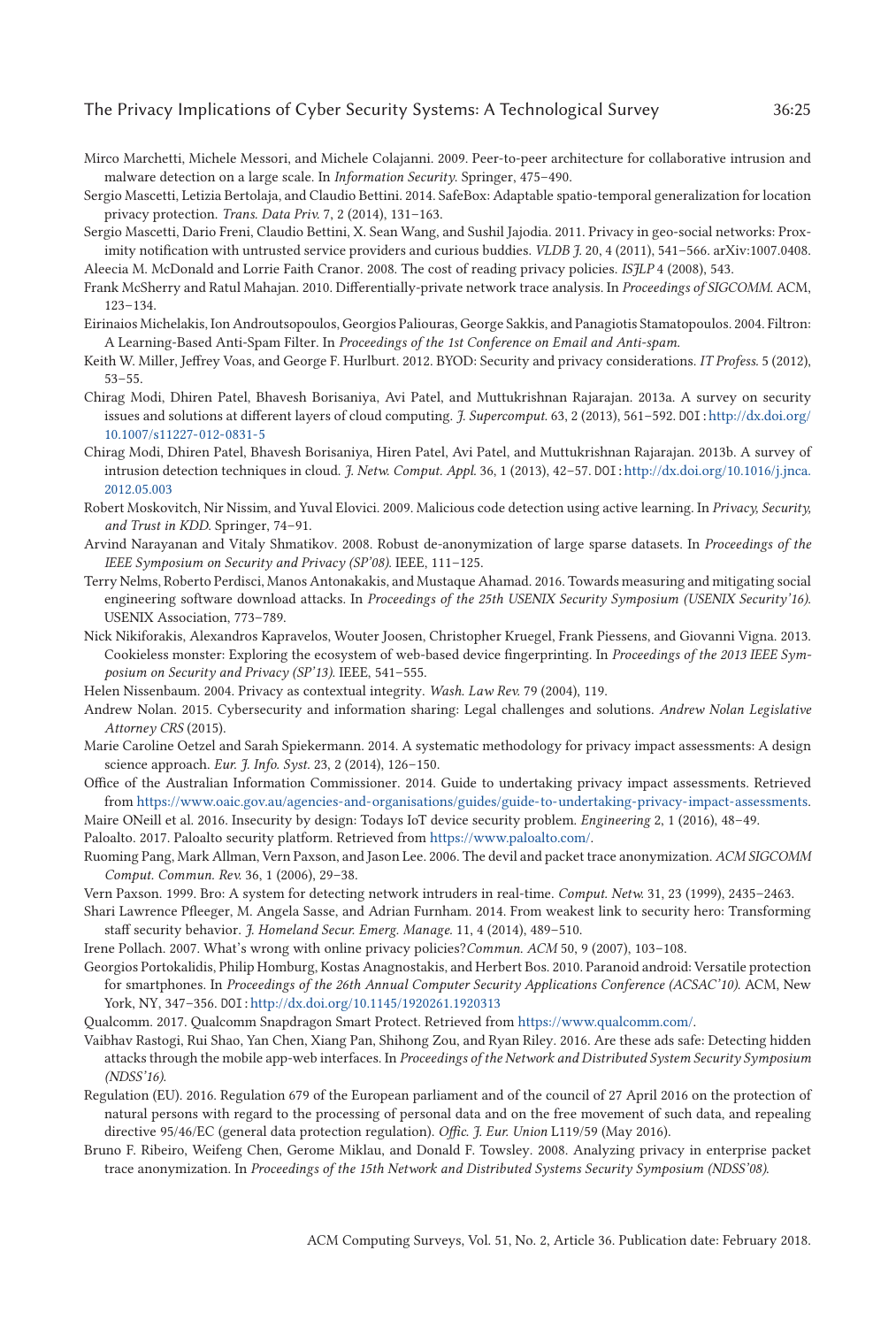- <span id="page-25-0"></span>Daniele Riboni, Linda Pareschi, and Claudio Bettini. 2012. JS-reduce: Defending your data from sequential background knowledge attacks. *IEEE Trans. Dependable Sec. Comput.* 9, 3 (2012), 387–400.
- Martin Roesch and others. 1999. Snort: Lightweight intrusion detection for networks. In *Proceedings of LISA*, Vol. 99. 229– 238.
- Ahmad-Reza Sadeghi, Christian Wachsmann, and Michael Waidner. 2015. Security and privacy challenges in industrial internet of things. In *Proceedings of the 52nd ACM/EDAC/IEEE Design Automation Conference (DAC'15). IEEE,*1–6.
- Nathan Alexander Sales. 2013. Regulating cyber-security. *Northwest. Univ. Law Rev.* 107, 4 (2013), 1503–1568.
- P. Samarati. 2001. Protecting respondents' identities in microdata release. *IEEE Trans. Knowl. Data Eng.* 13, 6 (2001), 1010– 1027.
- Florian Schaub, Rebecca Balebako, Adam L. Durity, and Lorrie Faith Cranor. 2015. A design space for effective privacy notices. In *Proceedings of the 11th Symposium on Usable Privacy and Security (SOUPS'15)*. USENIX Association, 1–17.
- Nadav Schweitzer, Ariel Stulman, Asaf Shabtai, and Roy David Margalit. 2016. Mitigating denial of service attacks in OLSR protocol using fictitious nodes. *IEEE Trans. Mobile Comput.* 15, 1 (2016), 163–172.
- Elaine Shi, John Bethencourt, T. H. Hubert Chan, Dawn Song, and Adrian Perrig. 2007. Multi-dimensional range query over encrypted data. In *Proceedings of the IEEE Symposium on Security and Privacy (SP'07)*. IEEE, 350–364.
- Erez Shmueli and Tamir Tassa. 2015. Privacy by diversity in sequential releases of databases. *Info. Sci.* 298 (2015), 344–372. Erez Shmueli, Tamir Tassa, Raz Wasserstein, Bracha Shapira, and Lior Rokach. 2012. Limiting disclosure of sensitive data in sequential releases of databases. *Info. Sci.* 191 (2012), 98–127.
- Xiaokui Shu, Danfeng Yao, and Elisa Bertino. 2015. Privacy-preserving detection of sensitive data exposure. *IEEE Trans. Info. Forensics Secur.* 10, 5 (2015), 1092–1103.
- Sami Smadi, Nauman Aslam, Li Zhang, Rafe Alasem, and M. A. Hossain. 2015. Detection of phishing emails using data mining algorithms. In *Proceedings of the 9th International Conference on Software, Knowledge, Information Management and Applications (SKIMA'15)*. IEEE, 1–8.
- Daniel J. Solove. 2006. A taxonomy of privacy. *Univ. Penn. Law Rev.* (2006), 477–564.
- Sarah Spiekermann and Lorrie Faith Cranor. 2009. Engineering privacy. *IEEE Trans. Softw. Eng.* 35, 1 (2009), 67–82.
- Jacopo Staiano, Bruno Lepri, Nadav Aharony, Fabio Pianesi, Sebe Nicu, and Alex Pentland. 2012. Friends don't lie—Inferring personality traits from social network structure. In *Proceedings of the ACM International Conference on Ubiquitous Computing (Ubicomp'12)*. ACM, 321–330.
- Oleksii Starov, Phillipa Gill, and Nick Nikiforakis. 2016. Are you sure you want to contact us? Quantifying the leakage of PII via website contact forms. *Proc. Priv. Enhanc. Technol.* 2016, 1 (2016), 20–33.
- M. Sumeeth, R. Singh, and J. Miller. 2012. Are online privacy policies readable. *Optim. Info. Secur. Adv. Priv. Assur.: New Technol.* (2012), 91.
- Latanya Sweeney. 2002. k-anonymity: A model for protecting privacy. *Int. J. Uncertain., Fuzz. Knowl.-Based Syst.* 10, 05 (2002), 557–570.
- Symantec. 2015a. Insecurity in the Internet of Things. Retrieved from http://www.symantec.com/content/en/us/enterprise/ [media/security\\_response/whitepapers/insecurity-in-the-internet-of-things.pdf.](http://www.symantec.com/content/en/us/enterprise/media/security_response/whitepapers/insecurity-in-the-internet-of-things.pdf)
- Symantec. 2015b. *Threat Report Symantec*[. Technical Report. Symantec Inc.Retrieved from](http://www.symantec.com/security_response/publications/threatreport.jsp) http://www.symantec.com/ security\_response/publications/threatreport.jsp.
- Sy[mantec. 2016a. An Internet of Things Reference Architecture. Retrieved from](http://wso2.com/whitepapers/a-reference-architecture-for-the-internet-of-things/) http://wso2.com/whitepapers/ a-reference-architecture-for-the-internet-of-things/.
- Symantec. 2016b. Device Protection for the Internet of Things. Retrieved from https://www.symantec.com/content/dam/ [symantec/docs/data-sheets/embedded-security-critical-system-protection-en.pdf.](https://www.symantec.com/content/dam/symantec/docs/data-sheets/embedded-security-critical-system-protection-en.pdf)
- Sy[mantec. 2016c. EndPoint Protection. Retrieved from](https://www.symantec.com/content/dam/symantec/docs/data-sheets/endpoint-protection-en.pdf) https://www.symantec.com/content/dam/symantec/docs/ data-sheets/endpoint-protection-en.pdf.
- Mohammad Tehranipoor and Farinaz Koushanfar. 2010. A survey of hardware Trojan taxonomy and detection. *IEEE Des. Test Comput.* 27, 1 (2010), 10–25.
- Omer Tene. 2014. New harm matrix for cybersecurity surveillance, A. *Colo. Tech. LJ* 12 (2014), 391.
- Tran Manh Thang and Van Khanh Nguyen. 2016. Synflood spoof source DDoS attack defence based on packet ID anomaly detection-PIDAD. In *Proceedings of the Conference on Information Science and Applications (ICISA'16)*. Springer, 739– 751.
- Eran Toch, Yang Wang, and Lorrie Faith Cranor. 2012. Personalization and privacy: A survey of privacy risks and remedies in personalization-based systems. *User Model. User-Adapt. Interact.* 22, 1–2 (2012), 203–220.
- Tripwire. 2017. File Integrity and Change ManagementFIM. Retrieved from [https://www.tripwire.com/.](https://www.tripwire.com/)
- Anton V. Uzunov, Katrina Falkner, and Eduardo B. Fernandez. 2015. A comprehensive pattern-oriented approach to engineering security methodologies. *Info. Softw. Technol.* 57 (2015), 217–247. DOI:[http://dx.doi.org/10.1016/j.infsof.2014.09.](http://dx.doi.org/10.1016/j.infsof.2014.09.001) 001